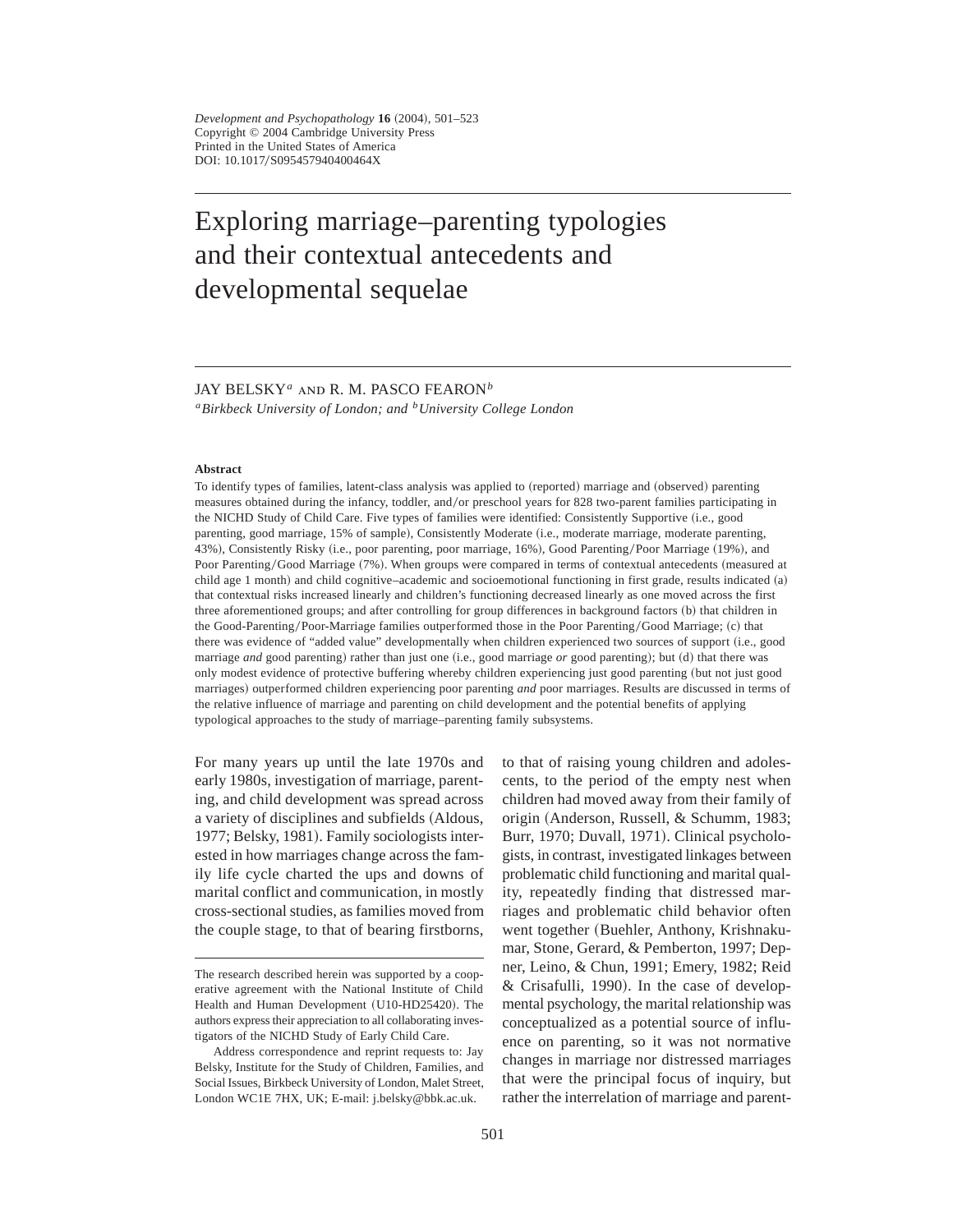ing at the level of of individual differences  $(e.g., Belsky, 1981, 1984; Feldman, Nash, &$ Aschenbrenner, 1983; Goldberg & Easterbrooks, 1984; Pedersen, Anderson, & Cain, 1980).

Eventually, these lines of inquiry converged to foster the multidisciplinary investigation of the developing family system, that is, the interrelation of marriage, parenting, and child development (Belsky, Rovine, & Fish, 1989; Grych, 2002). What began as a slow trickle of investigation focused mostly on the infant years (Belsky, Youngblade, Rovine, & Volling, 1991; Cowan & Cowan, 1992; Cox, Owen, Lewis, & Henderson, 1989), clearly revealing positive associations between marriage and parenting and sometimes suggesting that the linkage was stronger in the case of fathers (e.g., Cowan & Cowan, 1992; Cox et al., 1989; Goldberg & Easterbrooks, 1984), perhaps because fathering was a less socially scripted role and thus more susceptible to influence than mothering (Belsky, 1979; Belsky et al., 1991), became almost a torrent  $(e.g.,)$ Buehler & Gerard, 2002; Brody, Pellegrini, & Siegel, 1986; Jouriles, Murphy, Farris, Smith, Richters, & Waters, 1991; Lindahl & Malik, 1999; for reviews, see Belsky & Jaffee, in press; Grych, 2002). Indeed, by the turn of the last century, there was enough work to generate two meta-analyses which showed, in the main, that well functioning marriages and skilled parenting went together (Erel  $&$  Burman, 1995; Krishnakumar & Buehler, 2000); and this was so across the infant, preschool, middle-childhood, and adolescent years (see Belsky & Jaffee, in press).

Clinicians and developmentalists alike came to appreciate the fact that simply discovering (and repeatedly demonstrating) that problematic marriages and troubled child behavior often went together was not the same as understanding the processes which accounted for this family-system phenomenon (Howes, Cicchetti,  $& Rogosch, 2000$ . Thus, one line of inquiry pursued in the 1980s and through the 1990s explored the proposition that the apparent effect of marital conflict on problematic child behavior is mediated by parenting  $(e.g., Cox, Paley,$ & Harter, 2001; Fincham, Grych, & Osburne, 1994; Harold & Conger, 1997). Also, repeatedly, evidence emerged consistent with this proposition, indicating that when marriages are in distress, sensitive, responsive, and skilled parenting is often undermined, leading, apparently, to child behavior problems (Buehler  $&$ Gerard, 2002; Fauber, Forehand, Thomas, & Wierson, 1990; Harold, Fincham, Osburne, & Conger, 1997; Osborne & Fincham, 1996!.

Questions about the interrelation of marriage, parenting, and child development also led investigators to focus upon coparenting ~Belsky, Crnic, & Gable, 1995; Belsky, Putnam, & Crnic, 1996; Floyd, Gilliom, & Costigan, 1998; McHale, 1995), defined as the family-systems'process by which parents work together as a cooperative, harmonious unit (or fail to) when it comes to raising their children (Ahrons, 1981; for review, see Buchanan  $&$ Waizenhofer, 2001). Central to this work was the presumption that scholars needed to distinguish between marital processes that did and did not directly involve parenting and/or the child, given the supposition that child-related marital processes would exert a stronger influence on the developing child than more general marital processes. Jouriles and associates (1991) reported evidence consistent with such theorizing and related work showed that (observed) coparenting predicted children's development (for review, see McHale, Khazan, Erera, Rotman, DeCourcey, & McConnell, 2002), even after taking into account parenting processes (Belsky et al., 1996; McHale & Rasmussen, 1998; Stright & Neitzel, 2003). Stright and Neitzel (2003) found, moreover, that supportive coparenting functioned as a protective factor, reducing to insignificance the anticipated adverse impact of rejecting parenting.

Additional theory and research was based on the proposition that marital relations, especially processes involving the dynamic nature and resolution of marital conflict, could directly affect child development (i.e., need not be mediated by parenting), especially the child's emotional arousal (for review, see Cummings  $&$  Davies, 1994, 2002). Indeed, Davies and Cummings' (1994; Davies & Forman, 2002) emotional-security hypothesis stipulated, essentially, that children's sense of security is not exclusively rooted in their interactions with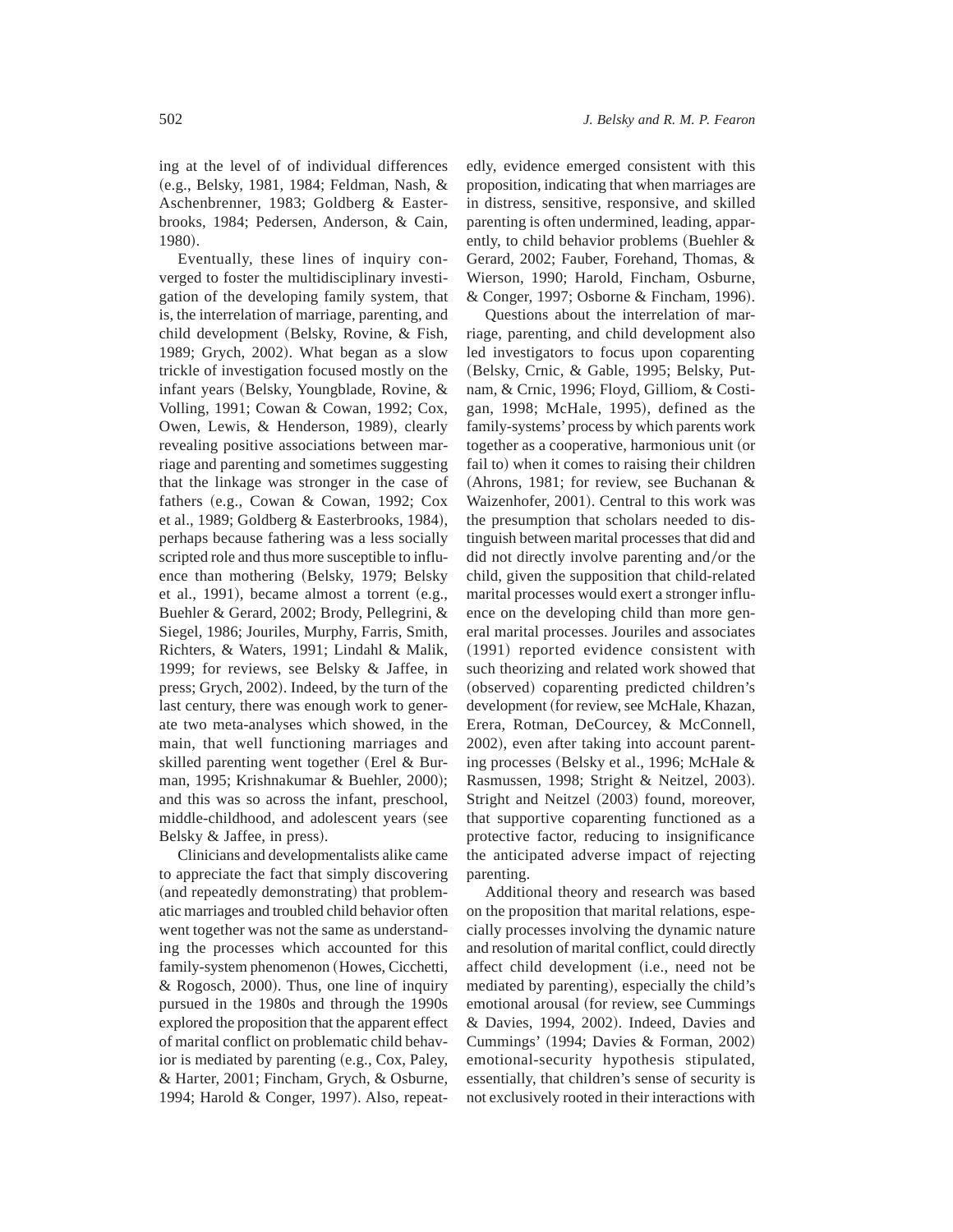their parents, as often assumed from the perspective of traditional attachment theory. Growing up in a household in which parents have a harmonious loving relationship should directly foster emotional security in the child, whereas being raised in one in which parents are constantly squabbling or refusing to communicate with one another should instead promote insecurity, especially if conflicts remain unresolved.

Consideration of the indisputable progress that has been made over the past two decades in studying marriage, parenting, and child development illuminates how much the field has moved away from some of its familysystem roots. Most notably, whereas much early writing about family systems focused upon different types of families, for example, the enmeshed family in which psychological boundaries between parents and children prove porous and children can end up reversing roles and being caretakers of parents (Minuchin, 1974), most of the research conducted by family sociologists, clinical psychologists, and developmentalists in recent years has conceptualized, and measured, family processes in continuous rather than categorical terms (but see, for exception, Belsky, Woodworth, & Crnic, 1996a, 1996b; Johnson, 2003; O'Connor, Hetherington, & Reiss, 1998). Thus, rather than distinguishing types of families in which marital and parenting processes operate differently (e.g., enmeshed, disconnected, integrated), linear variation in marital quality is repeatedly associated with linear variation in parenting, yielding a result showing that, in general, marital quality is positively associated with growth-promoting parenting (Belsky, 1981; Belsky & Jaffee, in press; Erel & Burman, 1995). The evidence thus seems to indicate that children thrive when they grow up in households in which couples are happy and communicate well, in part because wellfunctioning marriages promote sensitive, supportive, and authoritative (as opposed to authoritarian) parenting, whereas the opposite tends to be the case when marriages are distressed or highly conflicted.

Reflection upon such findings, especially in light of the original typological thinking of family-systems' scholars (e.g., Haley, 1976;

Minuchin, 1974; Walsh, 1993), raises the possibility that the broad conclusions just drawn about the interrelation of marriage, parenting, and child development might mask as much as they illuminate (Howes et al., 2000; O'Connor et al., 1998). This is because it might well be the case that the reason why marital quality and parenting tend to be only modestly positively associated or that the relation between marital distress and child dysfunction is far from perfect is because there are different types of families in which marital quality, parenting, and child development go together in rather different ways. Whereas in some households poor marriages and inept parenting might co-occur, for example, in others this might not be so. Were this the case, as it proved to be in Johnson's (2003) research on whole-family functioning and child development during the early school years and in O'Connor et al.'s (1998) study of family systems and adolescent development, such variation in the marriage–parenting relation would go undetected in many standard correlational and regression analyses designed to illuminate associations between marriage, parenting, and child development. This is because these investigatory approaches essentially assume a basic dose–response relation between predictor and outcome.

Even though many standard analytic strategies assume such linear dose–response relations, theory often does not. Indeed, a systems' view of families cautions against embracing "the prevailing model of family influences that focuses on the *specific, independent* influences of relationships and assumes that identical processes exist in all families" (O'Conner et al., 1998, p. 354; emphasis in original). Rather than anticipating direct connections between, for example, marital processes and child well-being, a systems'perspective emphasizes the compensatory or exacerbating role of parent–child relations. So, too, of course, does the developmental psychopathological perspective (Cicchetti & Cohen, 1995) and contemporary thinking about the determinants of parenting (Belsky, 1984), each of which embraces the central notion that risk and protective factors can, respectively, amplify or attenuate anticipated associations between predictors and outcomes.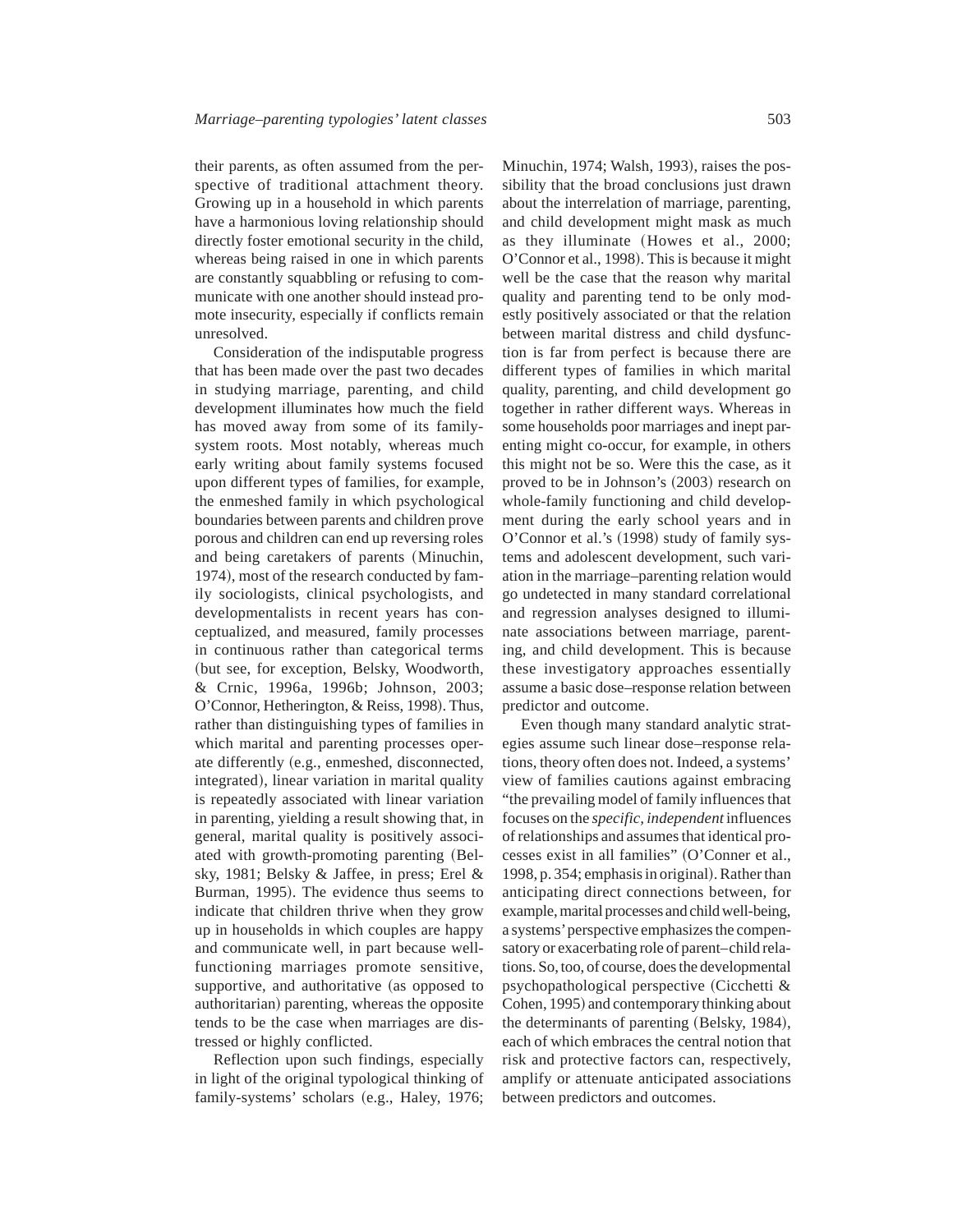In point of fact, most social and behavioral scientists who study children and families today would not expect anything close to a perfect 1:1 relation between marital conflict and problematic parenting because it is well appreciated that other factors and processes can moderate even such theoretically expected relations. It is certainly possible, then, that parenting can remain skilful even in the face of a highly conflicted marriage or that a good marriage and problematic parenting can go together. Suggestive evidence that this is indeed the case can even be found in some studies using basic correlational/regression approaches. Even though it remains the case that, in the main, the spillover hypothesis would seem to account for many of the findings in the literature, as good or poor marital functioning is related, respectively, to more or less growth-promoting parenting, some evidence has been reported consistent with the compensatory hypothesis. That is, a not insubstantial number of studies find a negative rather than positive association between measures of marital quality and parenting (e.g., Amato, 1986; Burman, John, & Margolin, 1987; Dickie, 1987; Grossman, Pollack, & Golding, 1988; Stoneman, Brody, & Burke, 1989). Such data suggest that the common assumption that all good (or bad) things go together (e.g., happy marriages, skilled parenting) may be incorrect, as poor marital quality and seemingly positive parenting have been found to co-occur in a number of investigations. Perhaps more compelling evidence to this effect comes from O'Connor et al.'s (1998) aforementioned investigation, which identified different types of families, some in which high levels of supportive parenting and high-quality marital relations co-occurred, and others in which this was decidedly not the case (see also Johnson, 2003).

Appreciation of the fact that associations between marital and parenting quality may be more variable than often assumed led us to adopt a typological approach to studying marriage, parenting, and child development in the current inquiry. Drawing upon a sizeable data archive assembled by the NICHD Early Child Care Research Network  $(1999, 2000, 2003)$  as part of its ongoing study of the short- and longer term effects of early child care experience,

which is not at all a focus of this investigation, we sought to identify different types of twoparent households by subjecting to latentclass analysis data collected on marriage and parenting. Typological analysis has been employed successfully by ourselves (Belsky et al., 1996a, 1996b) and others (Johnson, 2003; Mandara & Murray, 2002; O'Connor et al., 1998) guided by family-systems' thinking in attempt to identify meaningful subgroups of families. The marriage data used in the latentclass analysis emanates from repeatedly collected spousal reports of intimacy in the partner relationship and from (in some cases) repeated measurements of observed mothering and fathering made between the time the child was 6 and 54 months of age; in all cases, repeated measurements of the same construct over time are averaged together to reduce the loss of cases due to missing data and to increase measurement reliability. After identifying what were judged to be meaningful types of families, which was based on marriage and parenting data alone, we examined the contextual antecedents of the identified family types, drawing upon family demographic and background information obtained when families were first enrolled in the NICHD Study (i.e., children were 1 month old). We selected from a long list of possibilities ones that previous analyses had revealed to be related to family processes or might be expected to. Ultimately, our goal was to determine how family subgroups differed from one another on these contextual antecedents so such preexisting differences could be taken into account when examining child "outcomes."

Thus, our final set of analyses examined a host of social–behavioral and cognitive measurements obtained from teachers and via standardized cognitive assessment when children were in first grade in hopes of illuminating the developmental sequelae of growing up in different types of families. Although virtually all the developmental outcomes mentioned in the preceding summary of research on marriage, parenting, and child development have been socioemotional in nature, indeed principally concerned with problem behavior  $(e.g., John$ son, 2003), in this investigation we adopted a broader perspective on child functioning.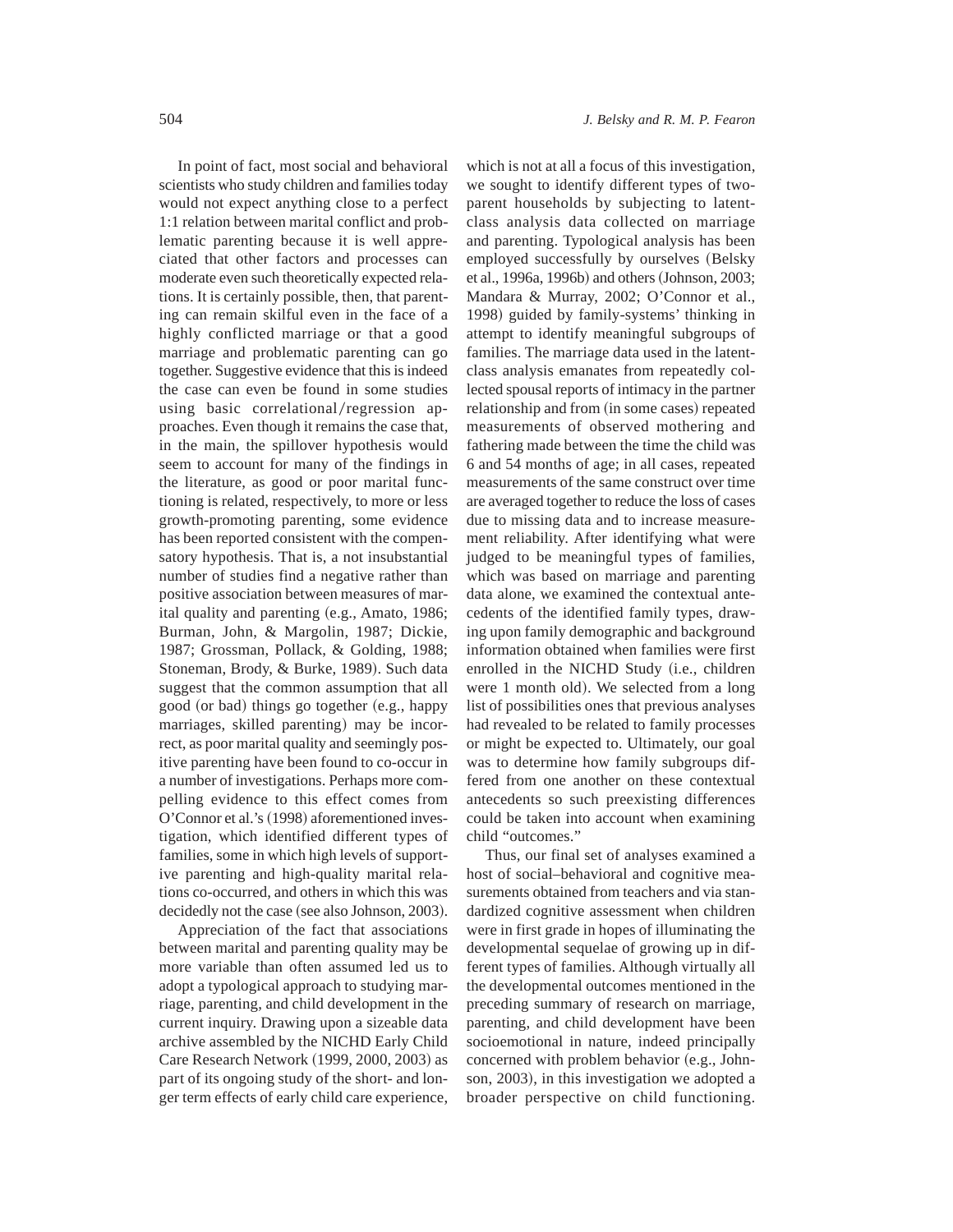Because we conceptualized this research as exploratory in some respects and as focused upon a nonclinical sample of children and families, it seemed reasonable to draw broadly from the child measurements included in the NICHD Study of Child Care in this effort to apply family systems-oriented typological thinking to the study of interrelation of marriage, parenting, and child development.At times in the course of scientific investigation it is quite appropriate to focus narrowly on particular developmental outcomes, especially when highly specified predictions derive from strong theory. At other times, however, casting a net too narrowly may lead investigators to miss what might otherwise be detected. This seemed possible in the current investigation because in previous research using the NICHD study data set, we have discovered that early attachment security predicts later cognitive–linguistic development (Belsky & Fearon, 2002a, 2002b), something difficult to explain within the confines of traditional attachment theory (Sroufe, 1988; but see Meins, 1997), even though the same result has emerged in other investigations (van Ijzendoorn, Dijkstra, & Bus, 1995). Thus, when it came to asking questions about types of families based on the configuration of marriage and parenting processes, we chose to consider not only socioemotional development, but cognitive–linguistic functioning as well.

Despite casting our net rather broadly with respect to developmental outcomes, we appreciated the scientific risks involved in deploying an exploratory approach. Thus, when it came to illuminating the potential effects of marriage and parenting on child development, rather than comparing each and every identified family type with each and every other type of family identified in the latent-class analysis, we chose to carry out more selective comparisons to answer more targeted questions that emerged from consideration of the types of families identified. For example, upon identifying one type of family that scored consistently high across mother and father marriage and parenting measures and another type in which (relatively) high levels of parenting coincided with (relatively) low levels of marital quality (for both parents), we asked whether good marital functioning "added value," devel-

opmentally, to good parenting by comparing the functioning in first grade of children from these two groups. Because some readers might be interested in making comparisons beyond those presented in this report, we have included in the tables presented information that could be used to compare any of the identified groups with any other identified groups. The interested reader should also be aware that all data used in this report is in the public domain and can be obtained by any qualified researcher for scientific purposes (see Applying for Data at http://secc.rti.org/.

## **Methods**

#### *Participants*

Participants were recruited from 31 hospitals located in or near Little Rock, AR; Irvine, CA; Lawrence, KS; Boston; Philadelphia, PA; Pittsburgh, PA; Charlottesville, VA; Morganton, NC; Seattle, WA; and Madison, WI. During selected 24-hr sampling periods in 1991, 8,986 women giving birth were visited in the hospital. Of these, 5,416 met the eligibility criteria for the study and agreed to be contacted after their return home from the hospital. A subset of this group was selected in accordance with a conditional–random sampling plan that was designed to ensure that recruited families reflected the demographic diversity (economic, educational, and ethnic) of the catchment area at each site. When the infants were 1 month old,  $1,364$  families  $(58\% \text{ of those contracted})$  with healthy newborns were enrolled in the study.

Of the 1,364 families who took part in the NICHD Study of Early Child Care, only a subset is are included in this report, namely those in which two parents lived with the child throughout the  $1-54$  month age period (so that marriage could be assessed), fathers participated in the research process, and for whom first-grade child outcome data were available. This subset totaled, at its maximum, 829. To be noted is that only 6 of the 10 research sites gathered data from fathers through 24 months postpartum (because of concerns about attrition), but thereafter fathers were studied in all sites. To maximize the analysis sample, father (and mother) data on marriage and parenting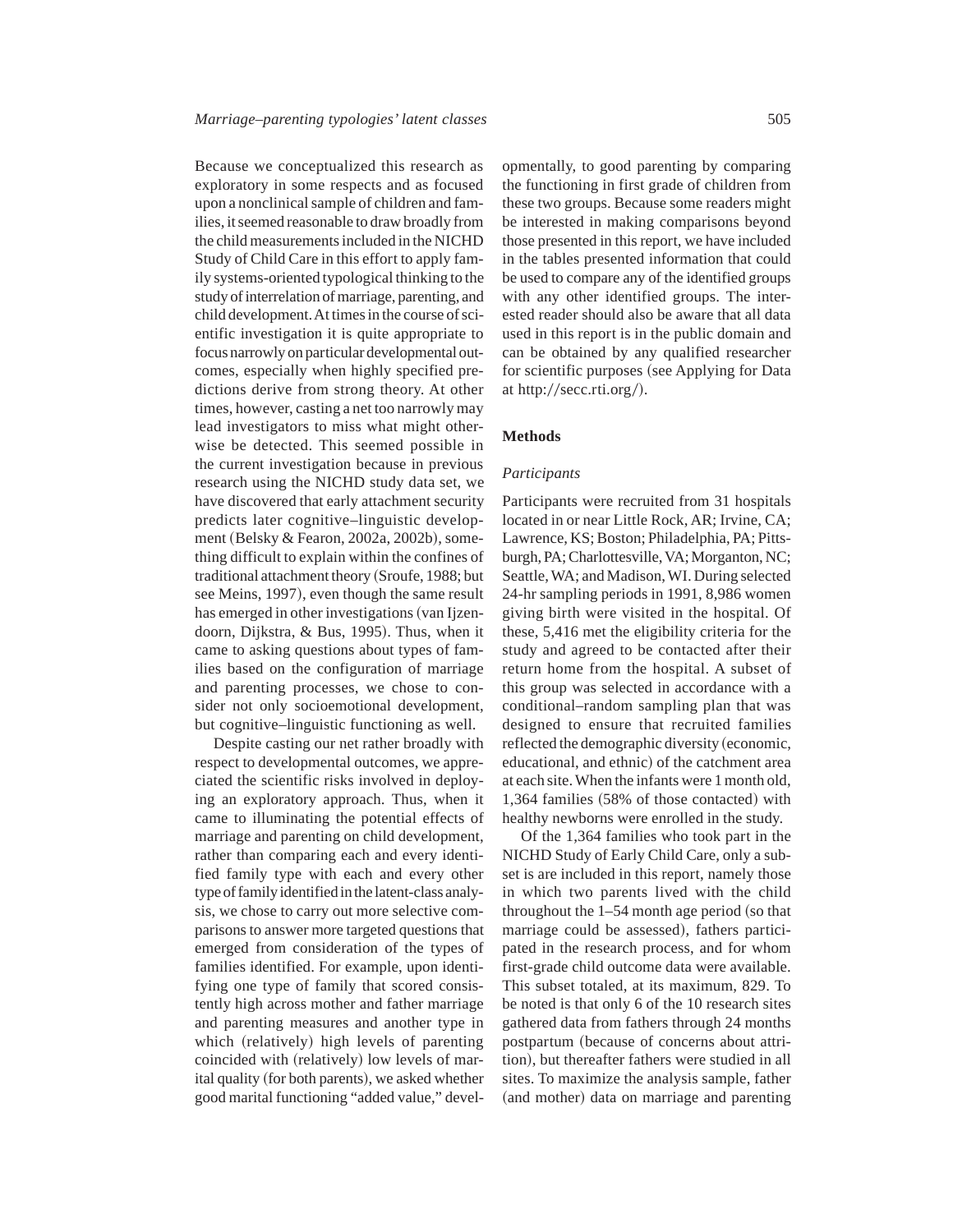were averaged across the multiple measurement occasions in which parents participated.

Attrition analyses revealed significant differences between the 829 two-parent families who are the focus of this report and the other 374 families with two parents at the time of enrolment into the NICHD Study of Early Child Care when infants were 1 month of age but for whom no first-grade child outcomes were available or for whom no data from fathers (i.e., fathering, marital quality) were available (because fathers refused to participate). A logistic regression predicting group membership (those two parent families included in the current report versus those not included) from a set of background variables (described below) was highly significant,  $\chi^2$  $(9) = 38.6, p < .001$ . Looking at the independent predictors in this analysis, the results indicated that, relative to two-parent families not included in this report, two-parent families included in this report had a significantly higher maternal age (current sample mean  $= 29.18$ ,  $SD = 5.39$ ; excluded sample mean = 27.77,  $SD = 5.31$ ; odds ratio = 1.05, *p* = .004), more progressive attitudes to child rearing (current sample mean =  $33.10$ ,  $SD = 3.37$ ; excluded sample mean =  $32.32$ ,  $SD = 3.44$ ; odds ratio = 1.05,  $p = .023$ ) and were more likely to be White (current sample 88.9%; excluded sample 78.9%; odds ratio = 1.47,  $p = .034$ ). There were no independent differences between these two subsets of families on child birth order, planned pregnancy, income to needs ratio, paternal occupation, maternal depression, or maternal reported social support. In light of these results, it should be evident that the substantive analyses reported herein pertaining to types of families and their developmental antecedents and sequelae underrepresent minority families, families with younger mothers, and families with more authoritarian (i.e., less progressive) maternal childrearing attitudes. The likely effect of these sampling biases are unknown but should be kept in mind when considering results to be reported.

## *Procedures and measures*

Data for this report pertaining to marriage and parenting were collected on one or more occasions between 6 and 54 months postpartum. Data on family background factors that are conceptualized for purposes of this investigation as developmental antecedents of family types were obtained when families were enrolled in the study at 1 month postpartum. Finally, child-outcome data were gathered when children were in first grade. Each set of data is described in turn.

*Marriage and parenting: 6–54 months.* The quality of *mother's and father's marriage* was assessed using the six-item Intimacy subscale of the Personal Assessment of Intimacy in Relationships Inventory (PAIR; Schaefer & Olson, 1981), which was administered to participating mothers and fathers when children were 1, 6, 14, 24, 36, and 54 months of age. Items are rated using seven-point scales. An example of an item is "My spouse/partner can really understand my hurts and joys." A scale score was created by calculating the mean of the six items, after reflecting the appropriate items. A higher score indicates greater intimacy. The subscale scores had high internal consistency  $(in excess of .8)$  at all times of measurement and were standardized and summed for each parent to create average marital quality scores.

*Mother's parenting* was measured by means of a composite index of maternal sensitivity (see below), based upon evaluations of observed maternal behavior at 6, 15, 24, 36, and 54 months (NICHD Early Child Care Research Network, 1999, 2003). Mother-child interaction was videotaped in semistructured 15-min observations at each age. The observation task at 6 months had two components. In the first 7 min, mothers were asked to play using any toy or object available in the home or none at all; for the remaining 8 min mothers were given a standard set of toys they could use in play with their infants. At 15, 24, and 36 months, the observation procedures followed a threebox task in which mothers were asked to show their children age-appropriate toys in three containers in a set order (see Vandell, 1979). Thus, at 36 months, for example, a set of washable markers, stencils, and paper was in the first container, a set of dressup clothes and a toy cash register in the second, and a set of Duplo blocks with a picture of a model in the third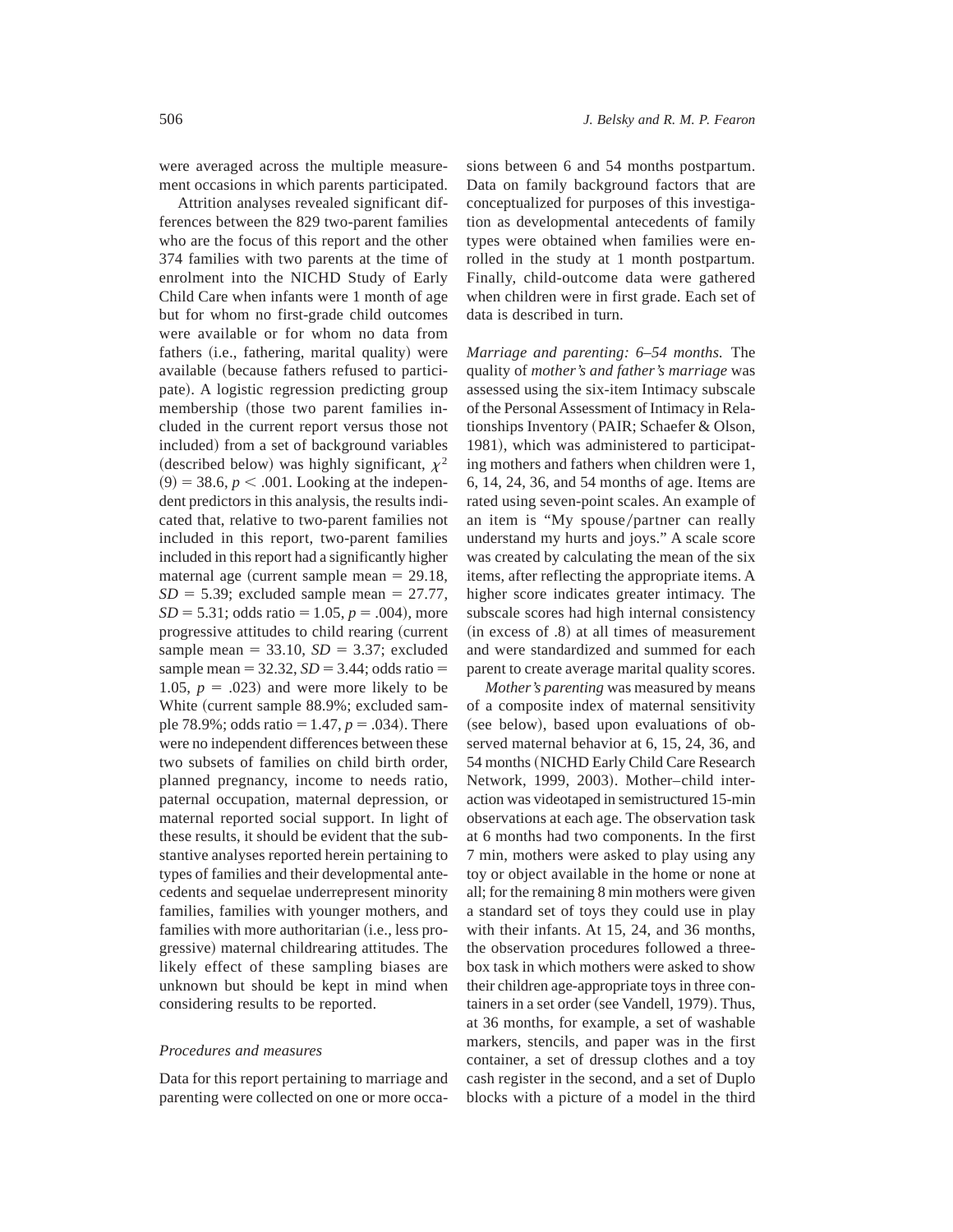container. At 54 months, interaction activities included two tasks that were too difficult for the child to carry out independently and required the parent's instruction and assistance. In addition, a third activity was included that encouraged play between mother and child. The first activity was completing a maze using an Etch-A-Sketch that had been altered by attaching a maze to the screen. The second activity was to form a series of same-sized rectangular cube "towers" from variously shaped wooden blocks. The third activity was play with a set of six hand puppets, consisting of two parrots, two frogs, and two blue alligators.

*Father's parenting* was measured by means of a composite index of paternal sensitivity (see below), based upon evaluations of observed paternal behavior during 15-min videotaped observations of father–child play at 6, 36, and 54 months (NICHD Early Child Care Research Network, 2000). Procedures used with fathers were very similar to those used with mothers at corresponding ages. Recall that these fathering data were gathered at only 6 of the 10 research sites at when children were 6 and 36 months, but at all sites at 54 months.

Data were collected across sites by research assistants who attended a common training meeting prior to the data collections at each age of measurement. To ensure standard data collection procedures across the sites, each data collector first passed certification procedures based on a central certifier's review and approval of videotaped administrations of the procedures.

The videotapes of mother– and father– child interaction were shipped to a central, nondata collection location for coding. Coders were blind to other information about the families. Teams of five or six coders scored the videotapes from each time period, with some overlapping membership in the teams across the different ages (i.e., one coder served on all three of the teams, two served on two of the teams). Coders received intensive training and supervision and met periodically to recode tapes together as a group throughout the period of formal scoring.

At 6, 15, and 24 months, the parental sensitivity composite was constructed based on

three four-point ratings: sensitivity to nondistress, positive regard, and intrusiveness (reversed). In the case of 36- and 54-month data, the maternal sensitivity composite was based on five 7-point global rating scales modified from Egeland and Heister (1995): supportive presence, respect for the child's autonomy, stimulation of cognitive development, quality of assistance, and hostility (reversed). Cronbach's alphas for the maternal and paternal sensitivity composites exceeded .75 at all ages of measurement. For purposes of this report, grand, crossage composites of mother's parenting and of father's parenting were created by averaging the respective maternal and paternal sensitivity composites obtained at each age of measurement after standardizing scores within age.

Intercoder reliability was determined by assigning two coders to 19–20% of the tapes randomly drawn at each assessment period. Coders were unaware of which tapes among their assignments were assigned to second coders, and reliability assessments were made throughout the period of coding. Intercoder reliability was calculated as the intraclass correlation (Winer, 1971). Reliability for the sensitivity composites was in excess of .80 at all ages of measurement.

*Contextual antecedents: 1 Month.* Regardless of whether a child was *firstborn*, the *pregnancy was planned*, and the child was *White*, three of the nine family background factors were selected to serve as contextual antecedents of family types in this inquiry. In addition, an *income to needs ratio* (income/needs) was computed as family income divided by the appropriate poverty threshold (US Department of Labor, Bureau of Labor Statistics, 1994) for each household size and number of children under 18. The income/needs ratio is an index of family economic resources, with higher scores indicating greater financial resources in the household. (The income/needs ratio is an annually adjusted, per capita index comparing household income to federal estimates of minimally required expenditures for food and shelter. An income/needs ratio of 1.0 is the US government definition of poverty, so a ratio of 3.0 represents a per capita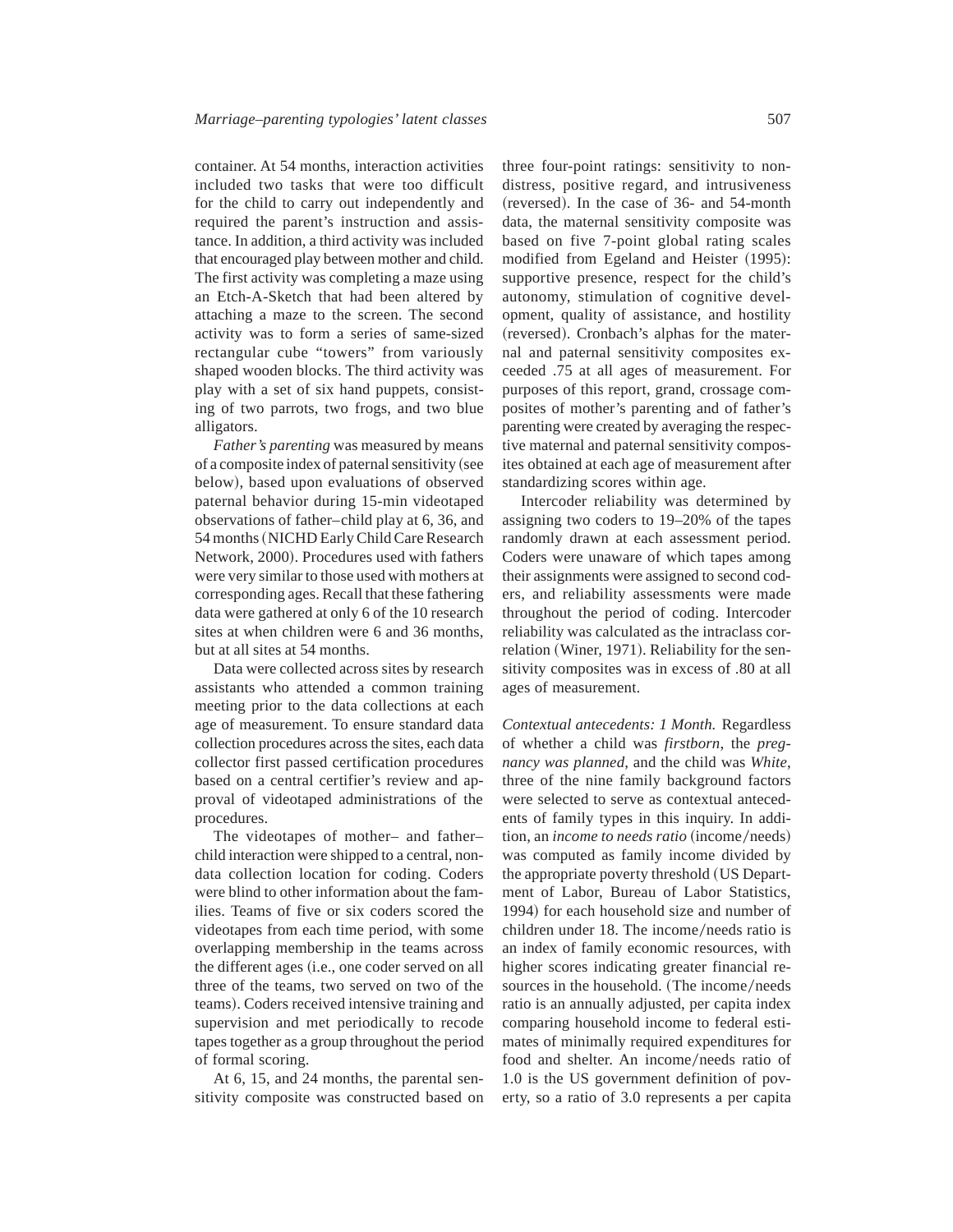508 *J. Belsky and R. M. P. Fearon*

income three times the poverty level.) *Maternal age* and *maternal education* indexed, respectively, how old the mother was, and the number of years of schooling she had at enrolment. *Father occupational status* was based on a 13-point scale used in the 1990 US Census reflecting the prestige of the father's job, ranging (after reflection of original scoring) from 1 for the *least prestigious job* (i.e., handler, laborer, equipment cleaner, helper) to 13 for the *most prestigious occupation* (i.e., executive, administrative, managerial). Maternal *depression* was assessed using the Center for Epidemiological Studies Depression Scale (Radloff, 1977), a self-report measure designed to assess depressive symptomatology in the general population. Cronbach's alpha was .88. Maternal *childrearing attitudes* was measured using the using the Modernity Scale (Schaefer  $&$  Edgarton, 1985), a 30-item index of the degree of authoritarian versus democratic beliefs about raising children and the parenting role. A high score reflects progressive attitudes favoring self-directed child behavior and a low score traditional attitudes that the child should follow adult directives (e.g., a child should be seen and not heard). The alpha on this scale was .90. Finally, maternal *social support* was measured using the 11-item Relationships with Other People questionnaire (Marshall & Barnett, 1991), in which the respondent rates support over the past month. The measure was designed to assess the individual's general perception of the availability of social support. Cronbach's alpha was in excess of .90.

*Developmental sequelae: First-grade child outcomes.* First-grade teachers provided data on seven child outcomes used in this report. In addition, a standardized cognitive test was administered during first grade.

To assess the quality of the child's relationship with his/her teacher, first-grade teachers completed the Student–teacher Relationship Scale (STRS; Pianta, 2001). The STRS is a widely used indicator of a teacher's perceptions of the quality of their relationship with a specific child and accounts for unique variance in the prediction of social and academic outcomes in school-age children (e.g., Birch

& Ladd, 1997; Hamre & Pianta, 2001). Two composite indices were derived from the STRS and used in the present study as outcome indicators: *conflict* (assessing the degree of negative interactions and emotions involving the teacher and child) and *closeness* (assessing the degree of warmth, positive emotions, and open communication between child and teacher). Coefficient alpha for conflict is .93 and for closeness is .86.

To assess problem behavior, teachers completed the 100-item Teacher Report Form (TRF) of the Child Behavior Checklist for children ages  $5-18$  (CBCL  $5-18$ ; Achenbach, 1991). Teachers rated how characteristic each behavior was of the child  $(0 = not true, 1 =$ *sometimes true*,  $2 = \text{very true}$ . The externalizing and internalizing problem behavior scores are the focus of this report. For both subscales raw scores were converted into standard *t* scores, based on normative data for children of the same age. Research indicates that the CBCL 5–18 shows good test–retest reliability, and concurrent and predictive validity; it discriminates between clinically referred and nonreferred children and predicts problem scores over a 3-year period (Achenbach, 1991).

To assess social skills, teachers completed the Social Skills Questionnaire from the Social Skills Rating System (SSRS; Gresham & Elliott, 1990). This instrument is composed of 38 items describing child behavior, each rated on a three-point scale reflecting how often the child exhibited each behavior. Items are grouped into four areas: cooperation (e.g., keeps room neat and clean without being reminded), assertion (e.g., makes friends easily), responsibility (e.g., asks permission before using someone else's property), and selfcontrol (e.g., controls temper when arguing with other children). The total score used in this report represents the sum of all 38 items, with higher scores reflecting higher levels of perceived social competence. Internal consistency was in excess of .80. The SSRS was normed on a diverse, national sample of children and shows high levels of internal consis- $\text{tency}$  (median = .90) and test–retest reliability ~.75–.88! and moderate concurrent and predictive validity to other indices of social competence.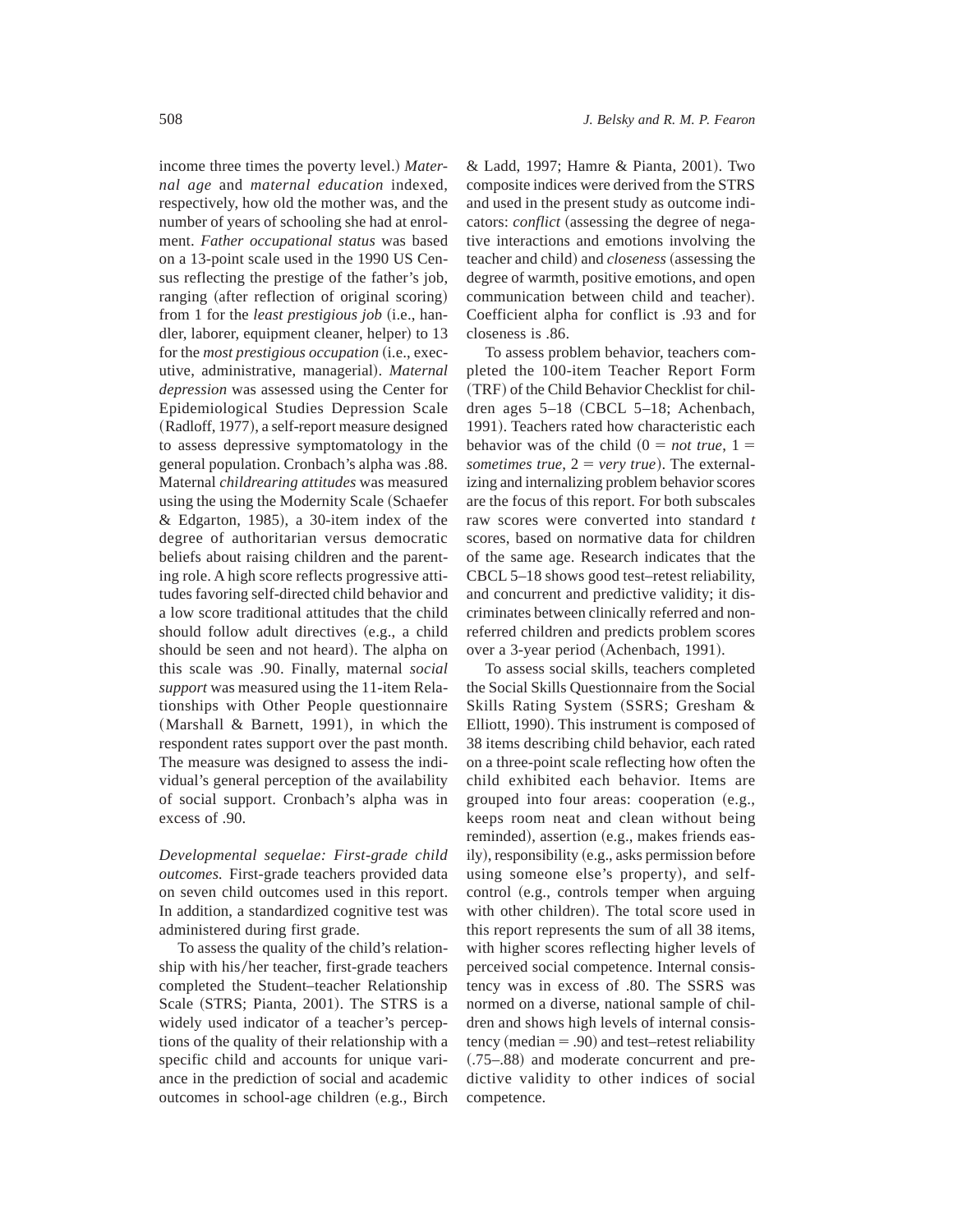|                  | Mother    |                     | Father    |                     |
|------------------|-----------|---------------------|-----------|---------------------|
|                  | Parenting | Marital<br>Intimacy | Parenting | Marital<br>Intimacy |
| Mother           |           |                     |           |                     |
| Parenting        |           | $.09**$             | $39***$   | .06                 |
| Marital Intimacy |           |                     | $.07*$    | .45***              |
| Father           |           |                     |           |                     |
| Parenting        |           |                     |           | $.08*$              |

**Table 1.** *Intercorrelations between parenting and marital intimacy*

 $*_{p}$  < .05.  $*_{p}$  < .01.  $*_{p}$  < .001.

Two methods were adopted to assess children's cognitive–academic achievement. First, teachers rated children's language and math skills using the Academic Skills questionnaire. The Language and Literacy scale deals with *language skills* related to listening, speaking, and early reading and writing skills. The Mathematical Thinking scale deals with the child's *math skills*, specifically, ability to perceive, understand, and utilize skills in solving mathematical problems. The Language and Literacy scale and the Mathematical Thinking scale had from 10 to 15 items each. Children's performance was rated on a 5-point scale, ranging from  $1 = not$  *yet* to  $5 =$  *proficient* the scale was designed to reflect the degree to which a child had acquired and/or chose to demonstrate the targeted skills, knowledge, and behaviors. Scale scores were computed by averaging across items making up each scale. Internal consistency was in excess of .90 for each subscale.

The second method for assessing *cognitive– academic achievement* involved standardized testing. In the spring of first grade, children were administered four subtests from the Woodcock–Johnson Psycho-Educational Battery–Revised (Woodcock & Johnson, 1989) which, for purposes of this report, were standardized (mean  $= 100$ ,  $SD = 15$ ) and averaged: Letter–Word Identification, which assesses prereading skills in identifying isolated letters and words; Applied Problems, which measures skill in analyzing and solving practical problems in mathematics; Memory for Sentences which measures exactly what its label implies; and Picture Vocabulary, which

measures children's ability to name objects depicted in a series of pictures. Items are presented in order of increasing difficulty and are scored  $0 = incorrect$  *or no response* or  $1 =$ *correct response*, with basal and ceiling levels established.

Further details about all data collection procedures are documented in the Manuals of Operation of the study  $(http://public.rti.org/$  $sec<sub>2</sub>$ ).

## **Results**

The results of this study are presented in four sections, one dealing with the intercorrelation of the marriage and parenting variables, a second focused upon the results of the latentclass analysis of these same variables, a third examining the developmental antecedents of the latent classes identified, and a fourth examining the putative developmental sequelae of these same latent classes.

# *Intercorrelation of marriage, mothering, and fathering variables*

Even though it was our plan at the outset to subject the two marriage and two parenting variables to typological analysis, a preliminary correlational analysis was conducted to see how these variables related to one another across the entire subsample of two-parent families under study. Inspection of Table 1 reveals modest positive correlations between and among marriage and parenting variables. More specifically, mothers who scored high on parenting quality had partners who also tended to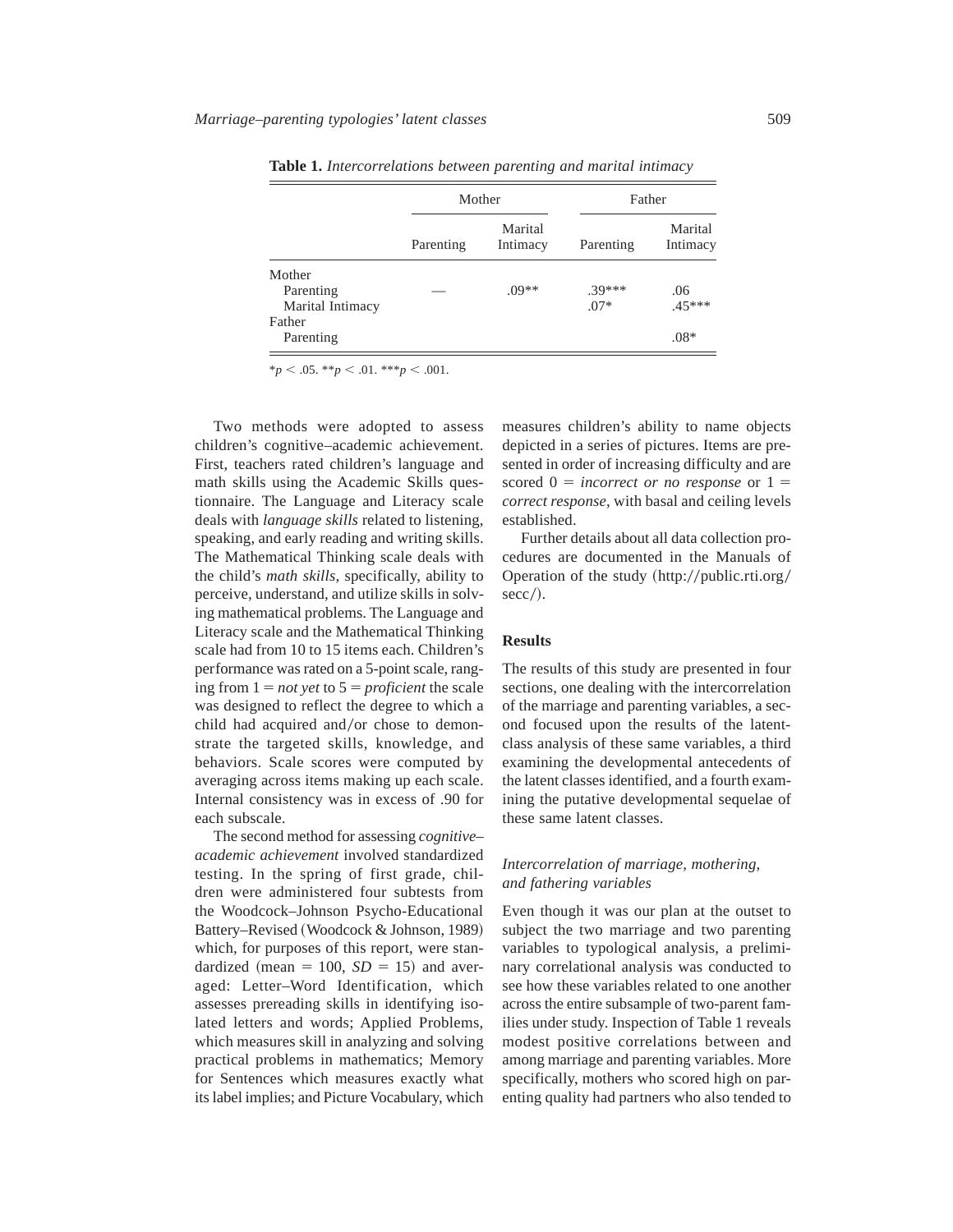| N <sub>0</sub><br><b>Clusters</b> |          | Covariance Structure |          |                 |  |  |
|-----------------------------------|----------|----------------------|----------|-----------------|--|--|
|                                   |          | Class Independent    |          | Class Dependent |  |  |
|                                   | Diagonal | Unrestricted         | Diagonal | Unrestricted    |  |  |
|                                   | 8,088    | 7,798                | 8,088    | 7,798           |  |  |
| 2                                 | 7,843    | 7,715                | 7,675    | 7,596           |  |  |
| 3                                 | 7,689    | 7,664                | 7,559    | 7,589           |  |  |
| 4                                 | 7,671    | 7,668                | 7,513    | 7,587           |  |  |
| 5                                 | 7,661    | 7,677                | 7,503    | 7,637           |  |  |
| 6                                 | 7,664    | 7,674                | 7,520    | 7,704           |  |  |

**Table 2.** *BIC model fit statistics for latent-class analysis of marital quality and parenting sensitivity*

score high, with the same being true with respect to marital quality. Correlations between marriage and parenting were typically low, though positive, and significant.

# *Latent-class analysis of marriage and parenting variables*

The relative modesty of the significant correlations displayed in Table 1 suggested, at least initially, that even though there is some degree of positive association between and among marriage and parenting measures, it is by no means substantial. It seems conceivable, however, that the data displayed in Table 1 obscure as much as they illuminate the interrelation of marriage and parenting variables. This is because paternal sensitivity may be only modestly associated with marital quality because in one subset of households there is no actual association, whereas in others there is a strong positive association, yet in others there may actually be a negative association. To explore such possibilities, the individual marriage and parenting scores were subjected to latent-class analysis, using the latent-class analysis software Latent Gold (Vermunt & Magidson, 2000).

Latent-class analysis can be considered a probabilisticextensionofK-meansclusteranalysis. The advantage of the latent class approach is that, unlike K-means cluster analysis, it is model-based and permits the use of statistical criteria for deciding among different cluster solutions (Vermunt & Magidson, 2000). The method is related to mixture models and involves minimizing within-cluster covariances between indicators and maximizing variance between different clusters. The analyst may choose among solutions with different numbers of clusters by way of the Bayesian information criterion (BIC) information criterion (Vermunt & Magidson, 2000). The model with the smallest BIC is generally preferred because it indicates a good balance of model fit and parsimony (relatively fewer parameters). In arriving at an optimal cluster solution it is preferable to explore several variants of model structure, which sequentially relax assumptions regarding the covariance structure of the indicators (Vermunt & Magidson, 2000). The most restrictive model is one in which indicators are assumed to be independent within clusters and error variances are assumed to be independent of class. The next set of models relaxes the latter assumption and allows for cluster dependent differences in error variance. The final set of models used in this report further relaxes model assumptions by allowing an unrestricted variance–covariance structure within clusters and class dependent errors.

The model BICs are shown in Table 2 for one to six class solutions under each of these model restrictions. As can be seen from Table 2, the best fitting solution was a five-class one, with class-dependent error variances but independence of indicators within groups  $(BIC =$ 7,503). A five-group solution was thus selected and each case was assigned to the group to which they had the highest estimated probability of belonging.

Table 3 presents the means (and standard deviations) of the marriage and parenting vari-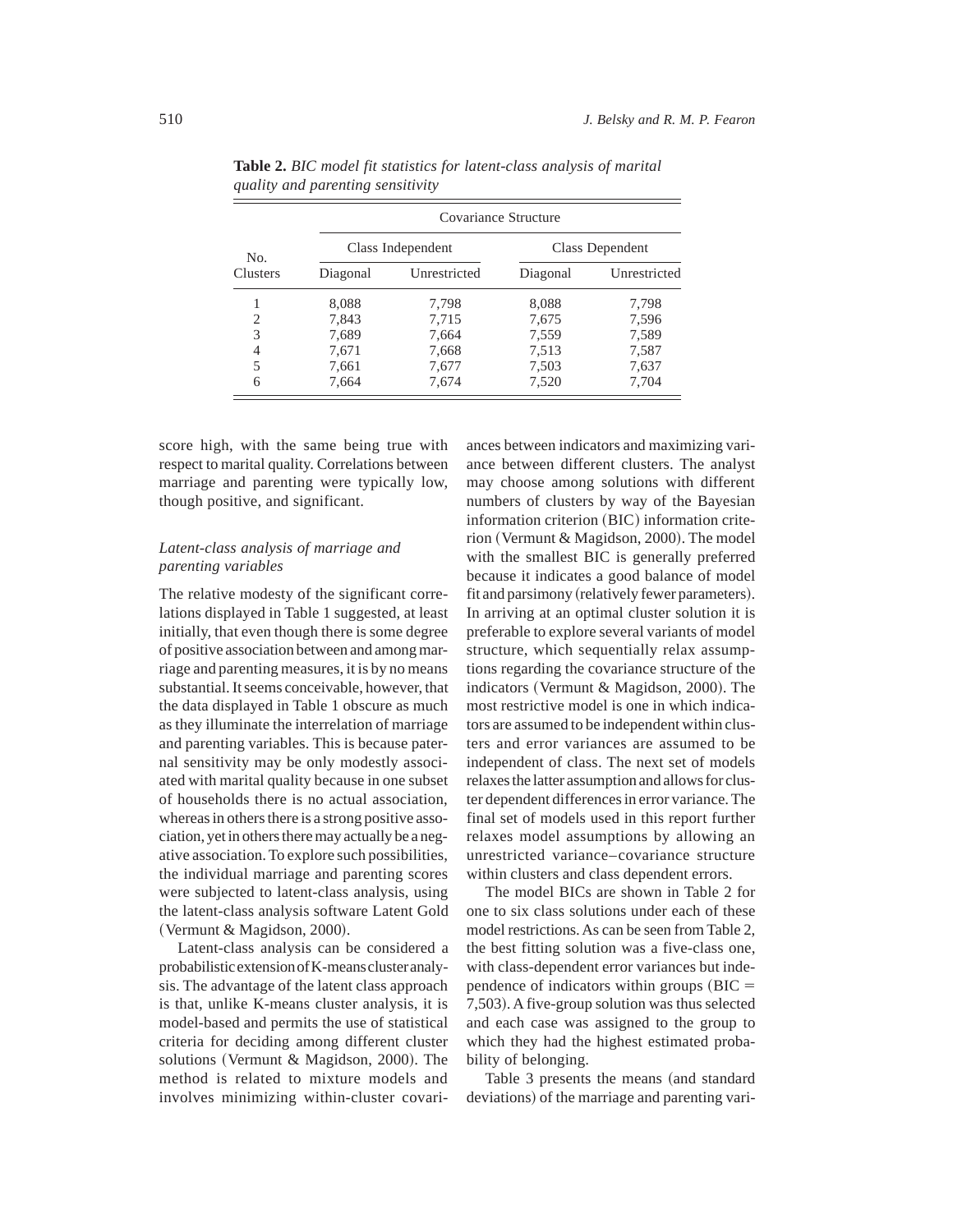|                | Family Type                               |                                              |                                                     |                                                     |                                      |  |
|----------------|-------------------------------------------|----------------------------------------------|-----------------------------------------------------|-----------------------------------------------------|--------------------------------------|--|
|                | Consistently<br>Supportive<br>$(n = 125)$ | П<br>Consistently<br>Moderate<br>$(n = 360)$ | Ш<br>Good Parenting<br>Poor Marriage<br>$(n = 155)$ | IV<br>Poor Parenting<br>Good Marriage<br>$(n = 54)$ | Consistently<br>Risky<br>$(n = 135)$ |  |
| M. Sensitivity | .48                                       | .24                                          | .50                                                 | $-.51$                                              | $-.62$                               |  |
| F. Sensitivity | .58                                       | .18                                          | .33                                                 | $-.99$                                              | $-.95$                               |  |
| M. Marriage    | .86                                       | .19                                          | $-.80$                                              | .81                                                 | $-.60$                               |  |
| F. Marriage    | .99                                       | .24                                          | $-1.09$                                             | .83                                                 | $-.65$                               |  |

**Table 3.** *Standardized marriage and parenting scores by family type*

ables for each latent class that emerged in the five-group solution. The first class is labeled "Consistently Supportive" because the mean scores for the 125 families assigned to this group were among the highest, if not the highest, on all four parenting and marriage variables subjected to latent-class analysis: maternal sensitivity, paternal sensitivity, father marriage, and mother marriage. Class II is labeled "Consistently Moderate" because the 360 families assigned to this class evinced intermediate scores, relative to the other detected classes, on all four family measures. Class V is labeled "Consistently Risky" because the means scores for the 135 families assigned to this class were among the lowest, if not the lowest, on all four family variables.

The remaining two subgroups could not be scaled easily (and thus labeled) in linear terms (i.e., risky–moderate supportive) on all four family measurements subject to latent-class analysis as they evinced more of a mosaic of strengths and weaknesses. Class III was labeled "Good Parenting/Poor Marriage" because the 155 families assigned to this class had reasonably positive parenting scores but the lowest marriage scores. Class IV proved to be the mirror image of the one just described because for these 54 families it was marriage scores that were positive and parenting scores that were negative. We thus labeled this subgroup "Poor Parenting/Good Marriage." It should be kept in mind that all such value-laden labeling (e.g., good parenting, poor marriage) is based on the *relative* standing of the subgroups to one another, not some absolute standard  $(e.g., clinical cutoff)$ .

Consideration of the nature of the subgroups identified led us to focus upon a restricted set of pairwise comparisons when it came to examining in subsequent analyses developmental antecedents and sequelae of the just-described family types. Thus, in the remainder of the article we set out to answer very targeted questions rather than compare every single group with every single other group (or sets of groups). The first question concerned differences between the first three groups described above. Not surprisingly, it was expected that children raised in the Consistently Supportive families would function more competently than those raised in the Consistently Moderate families and that children from these latter households would function more competently than those raised in Consistently Risky ones.

The second question concerned differences between families that contrasted markedly in their marital and parental strengths and thus led us to compare the Good-Parenting/Poor-Marriage group with the Poor-Parenting/Good-Marriage group. Working under the assumption that parenting has greater impact upon children than marriage, we predicted that children growing up in the Good-Parenting/ Poor-Marriage families would look more competent than those growing up in households characterized as Poor Parenting/Good Marriage.

The third and fourth sets of comparisons were designed to address issues of whether good parenting or good marriage, respectively, "added value," developmentally speaking, when a child resided in a home that already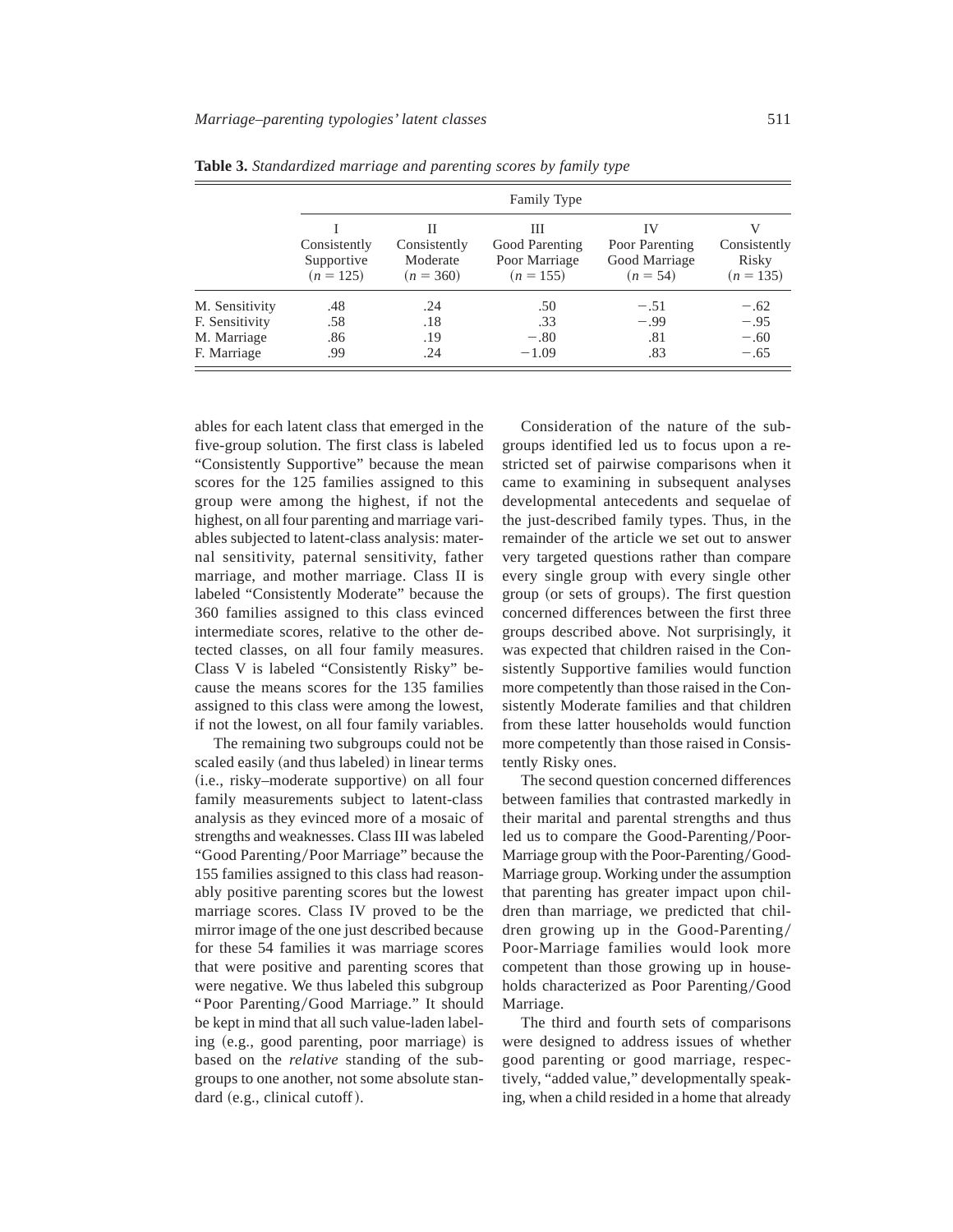evinced family strengths. In the first instance, then, comparisons sought to determine whether a well-functioning marriage was associated with enhanced child development in the face of good parenting by comparing children in the Consistently Supportive families with those from the Good-Parenting/Poor-Marriage families. To the extent that good marriage provided additional developmental support for the child, it would be expected that the children from the Consistently Supportive families would outperform those growing up in the Good-Parenting/Poor-Marriage families. The second set of tests pertaining to "added value" sought to determine whether good parenting was associated with enhanced child development in the face of a well-functioning marriage by comparing children in the Consistently Supportive families with those from the Poor-Parenting/Good-Marriage families. To the extent that good parenting provided additional developmental support for the child, it would be expected that the children in the Consistently Supportive families would outperform those in the Poor-Parenting/Good-Marriage families.

The fifth and sixth sets of comparisons followed similar logic, but were designed to address issues of whether good parenting or good marriage, respectively, protected against the presumed developmental costs of growing up in a home which evinced family weaknesses or vulnerabilities. In the first instance, then, comparisons sought to determine whether a well-functioning marriage was associated with enhanced child development in the face of poor parenting by comparing children in the Consistently Risky families with those from the Poor-Parenting/Good-Marriage families. To the extent that good marriage functioned protectively, it would be expected that the children in the Good-Marriage/Poor-Parenting families would outperform those in the Consistently Risky families. The second set of tests pertaining to protective effects of family subsystems sought to determine whether good parenting was associated with enhanced child development in the face of a poorly functioning marriage by comparing children in the Consistently Risky families with those from the Good-Parenting/Poor-Marriage families. To

the extent that good parenting functioned protectively, it would be expected that the children in the Good-Parenting/Poor-Marriage families would outperform those in the Consistently Risky families.

# *Contextual antecedents of family types: Select comparisons*

Before testing the hypotheses just outlined pertaining to children's functioning in first grade as a function of the type of family in which they were raised during their infancy, toddler, and preschool years, we report differences between select pairs of groups (see above) on demographic and ecological factors measured when families first enrolled in the study when children were 1 month of age and thus before the marriage and parenting assessments were made. Recall that the purpose of these analyses was to identify preexisting differences between subgroups that would need to be taken into account when subsequently examining relations between family type and child functioning. Thus, they followed the plan delineated above with respect to the select pairwise comparisons that would be undertaken. Table 4 presents the means (and standard deviations) for the five family subgroups on the set of antecedent measurements chosen for analysis: child birth order (i.e., percent firstborn), planned pregnancy (i.e., percent planned), child race (i.e., percent White), family income/ needs, mother's age, father's occupational status, maternal depression, maternal childrearing attitudes, and maternal social support. As in Table 3, means and standard deviations of all groups are presented so that interested readers can make any of the many statistical comparisons that remain possible but are not the subject of this report.

Linear contrasts and chi-square tests were used to evaluate the general proposition that the Consistently Supportive group would possess more resources than the Consistently Moderate group, which would possess more resources than the Consistently Risky group  $(i.e., Consistently Supportive > Consistently$  $Modernate > Consistently Risky$ . Results revealed, not surprisingly, that less risk was associated with greater social, psychological,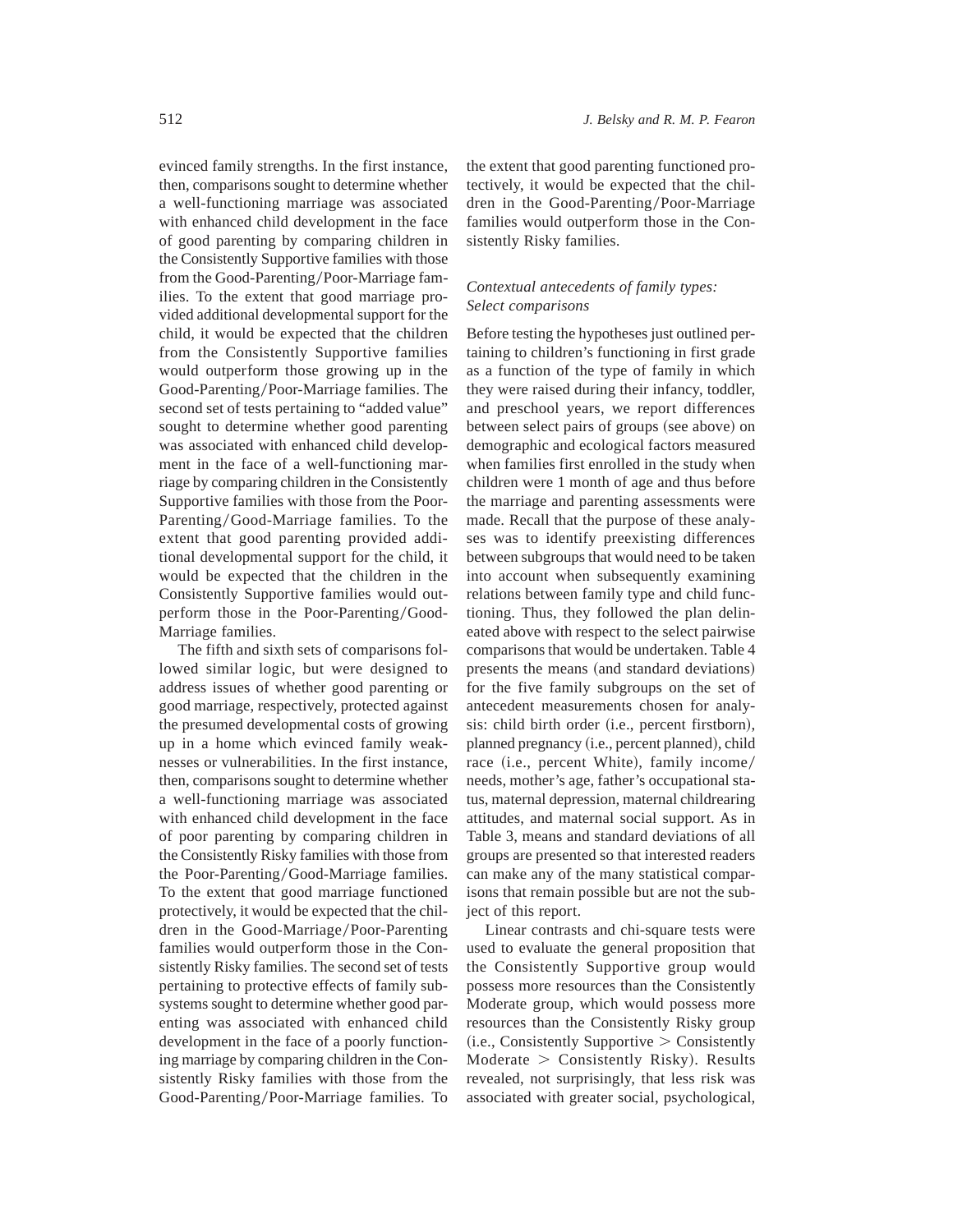|                           | <b>Family Type</b> |              |                |                |              |
|---------------------------|--------------------|--------------|----------------|----------------|--------------|
|                           |                    | П            | Ш              | IV             | V            |
|                           | Consistently       | Consistently | Good Parenting | Poor Parenting | Consistently |
| Contextual                | Supportive         | Moderate     | Poor Marriage  | Good Marriage  | Risky        |
| Antecedents               | $(n = 125)$        | $(n = 360)$  | $(n = 155)$    | $(n = 54)$     | $(n = 135)$  |
| Firstborn $(\%)$          | 42.4               | 46.4         | 43.9           | 51.9           | 38.5         |
| Planned pregnancy (%)     | 69.4               | 60.9         | 64.5           | 42.6           | 37.0         |
| White $(\%)$              | 94.4               | 92.2         | 95.5           | 72.2           | 88.9         |
| Income: needs             | 3.96(2.95)         | 3.06(2.64)   | 3.69(2.65)     | 2.89(2.51)     | 1.85(1.77)   |
| M. Age                    | 29.38 (4.23)       | 29.49 (5.35) | 30.73 (4.78)   | 27.78 (6.25)   | 26.96(6.00)  |
| F. Occupational status    | 9.43(3.28)         | 7.71(4.11)   | 8.83 (3.70)    | 6.63(4.02)     | 5.60(4.14)   |
| M. Depression             | 7.24(6.47)         | 10.14(8.17)  | 11.40 (8.92)   | 10.56(8.72)    | 15.16(9.77)  |
| M. Childrearing attitudes | 33.10 (2.97)       | 33.39 (3.35) | 34.01 (3.07)   | 32.70 (3.22)   | 31.42 (3.59) |
| M. Social support         | 5.39(0.43)         | 5.22(0.58)   | 5.20(0.57)     | 5.22(0.67)     | 4.97(0.60)   |

**Table 4.** *Contextual antecedents by family type*

and economic resources. More specifically, this linear effect was significant and in the expected direction (i.e, reverse order for measurements of poor functioning like depression) for rate of planned pregnancies,  $\chi$  (1) = 27.1,  $p$  < .001, income/needs,  $t (802) = 6.56, p < .001$ , maternal age,  $t (824) = 3.71, p < .001$ , father occupational status,  $t (766) = 7.53$ ,  $p < .001$ , social support,  $t (823) = 5.66$ ,  $p = .001$ , maternal depression,  $t (824) = 7.59$ ,  $p < .001$ , and maternal progressive childrearing attitudes, *t*  $(822) = 4.10, p < .001.$ 

The second set of comparisons between the Good-Parenting/Poor-Marriage and the Poor-Parenting/Good-Marriage groups (i.e., III vs. IV) indicated that the former group scored higher than the latter in terms of maternal age,  $t(824) = 3.55, p < .001$ , father's occupational status,  $t(766) = 3.94$ ,  $p < .001$ , and maternal progressive childrearing attitudes. The Good-Parenting/Poor-Marriage group was also more likely to have planned their pregnancy,  $\chi^2$  (1) = 7.95,  $p = .005$ , and to be White,  $\chi^2$  (1) =  $23.01, p \leq .001.$ 

The third set of comparisons between the Consistently Supportive and the Good-Parenting/Poor-Marriage groups (i.e., I vs. III), and pertaining to the "added-value" hypothesis, indicated that mothers in the latter group were somewhat older,  $t (824) = 2.12, p = .034,$ and scored higher in terms of depression, *t*  $(824) = 4.11, p < .001$ , and lower in terms of social support,  $t$   $(824) = 2.59, p = .002$ . Mothers in this latter group also appeared to have more progressive childrearing attitudes,  $t(822) = 2.31, p = .013.$ 

The fourth comparison, mirroring the third and also relevant to the "added-value hypothesis," contrasted the Consistently Supportive group with the Poor-Parenting/Good-Marriage group (i.e., I and IV). The Poor-Parenting/ Good-Marriage group was found to score lower on income/needs ratio,  $t (802) = 2.43$ ,  $p =$ .020, and paternal occupational status,  $t (766) =$ 4.11,  $p < .001$ , but higher in terms of maternal depression,  $t (824) = 2.51, p = .014$ . This group was also less likely to have planned their pregnancy,  $\chi^2$  (1) = 11.35, *p* = .001, and was more likely to be of non-White ethnicity,  $\chi^2$  (1) = 17.21, *p* < .001.

The fifth comparison contrasted the Good-Parenting/Poor-Marriage group with the Consistently Risky group  $(i.e., III vs. V)$  and was pertinent to the "protective-buffering" hypothesis. In this case, the two groups differed significantly from each other on every antecedent variable except birth order,  $\chi^2$  (1) = .85, *p* = .36. Not surprisingly, it was the Consistently Risky group that scored more negatively for the indices of contextual-risk/support variables, with lower income to needs,  $t (802) =$ 6.05,  $p < .001$ , lower maternal age,  $t (824) =$ 6.08,  $p < .001$ , lower paternal occupational status,  $t (766) = 6.68, p < .001$ , higher levels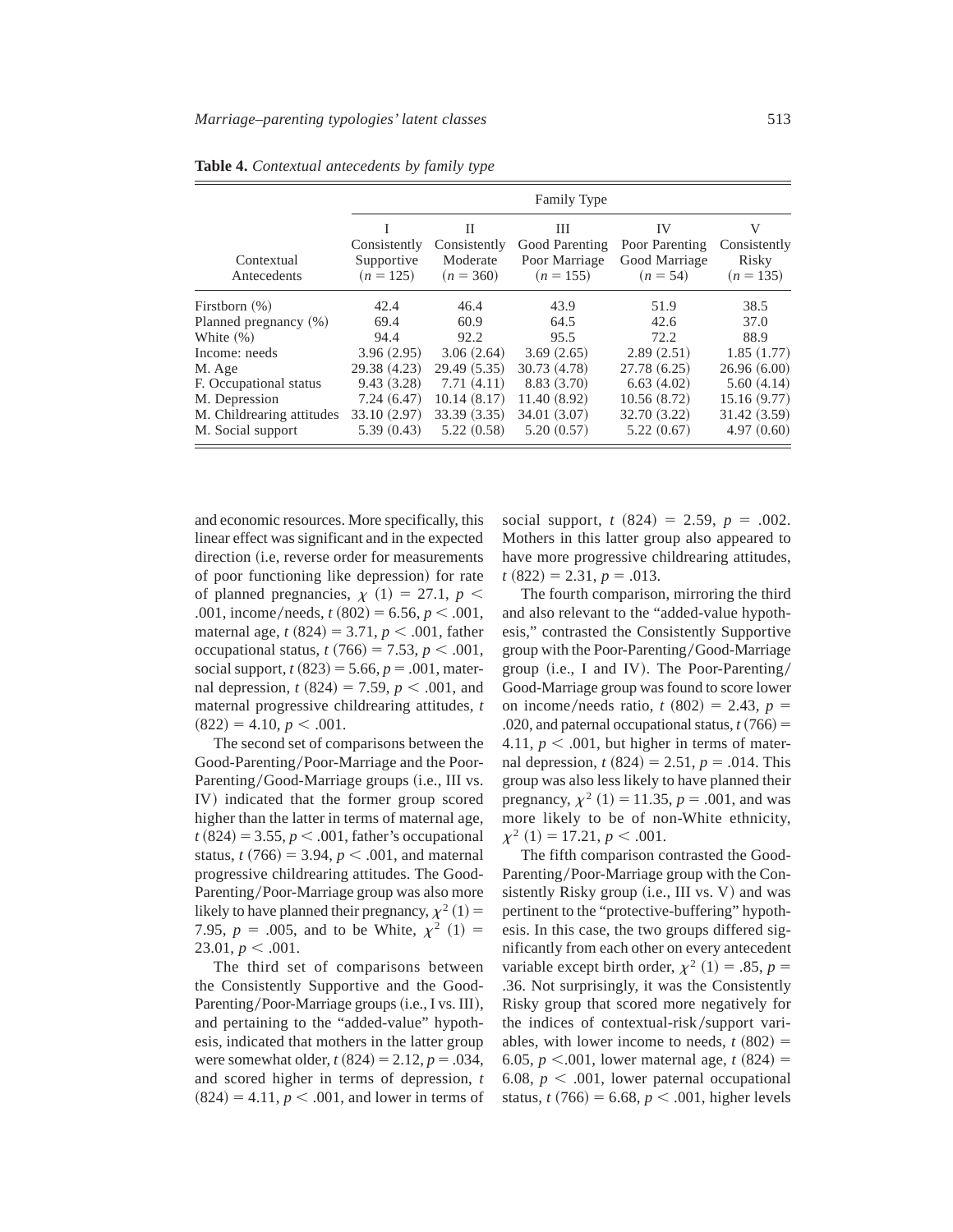|                         | Family Type     |                 |                  |                       |                  |
|-------------------------|-----------------|-----------------|------------------|-----------------------|------------------|
|                         |                 | Н               | Ш                | IV                    | V                |
|                         | Consistently    | Consistently    | Good Parenting   | Poor Parenting        | Consistently     |
| Developmental           | Supportive      | Moderate        | Poor Marriage    | Good Marriage         | Risky            |
| Sequelae                | $(n = 125)$     | $(n = 360)$     | $(n = 155)$      | $(n = 54)$            | $(n = 135)$      |
| T–C conflict            | (4.20)<br>9.53  | (4.88)<br>10.27 | $10.67$ $(4.69)$ | (5.27)<br>10.92       | $11.66$ $(5.18)$ |
| T-C closeness           | (5.36)<br>33.69 | (4.71)<br>34.44 | 34.66 (4.92)     | 33.79<br>(5.05)       | (4.98)<br>33.61  |
| TRF internalizing       | (4.19)<br>48.90 | (8.66)<br>48.71 | (9.28)<br>48.95  | 50.31<br>(9.13)       | (9.64)<br>49.77  |
| TRF externalizing       | (7.90)<br>47.64 | (8.17)<br>49.32 | (8.45)<br>49.83  | (8.18)<br>50.31       | (9.22)<br>52.54  |
| Social skills total     | 107.7 (12.58)   | 105.6 (13.02)   | 104.2 (13.49)    | $102.0 \quad (12.44)$ | (13.95)<br>100.1 |
| Language skill          | (0.78)<br>3.56  | (0.95)<br>3.41  | 3.70(0.82)       | (1.08)<br>3.20        | (0.99)<br>3.17   |
| Math skill              | (0.92)<br>3.41  | (0.92)<br>3.27  | 3.44(0.90)       | (1.09)<br>3.04        | (0.94)<br>3.05   |
| Cognitive               |                 |                 |                  |                       |                  |
| assessment <sup>a</sup> | 0.396(0.807)    | 0.147(0.894)    | 0.440(0.852)     | $-0.346(1.04)$        | $-0.463(1.01)$   |

**Table 5.** *Development sequelae by family type*

*Note:* T–C, Teacher–Child; TRF, Teacher Request Form.

*<sup>a</sup>*Standardized sum of Woodcock–Johnson Memory for Names, Memory for Sentences, Incomplete words, Picture vocabulary, Letter–Word Identification, Applied problems, and Word Attack.

of maternal depression,  $t$   $(824) = 3.80, p <$ .001, lower levels of maternal social support, *t*  $(824) = 3.32, p < .001$ , less progressive maternal child-rearing attitudes,  $t(822) = 6.67$ ,  $p <$ .001, and a higher rate of unplanned pregnancy,  $\chi^2$  (1) = 21.82, *p* <.001. The Consistently Risky group was also more likely to be of non-White ethnicity,  $\chi^2$  (1) = 26.71, *p* < .001.

The sixth and final comparison, which is also relevant to the protective-buffering hypothesis, contrasted the Poor-Parenting/ Good-Marriage group with the Consistently Risky group. The Poor-Parenting/Good-Marriage group did not differ significantly from the Consistently Risky group in terms of maternal age,  $t (824) = .97, p = .33$ , paternal occupational status,  $t(766) = 1.51$ ,  $p = .13$ , birth order,  $\chi^2$  (1) = 2.81, *p* = .094, planned pregnancy,  $\chi^2$  (1) = .523,  $p = .48$ , or non-White ethnicity,  $\chi^2$  (1) = .07,  $p = .79$ . The Poor-Parenting/Good-Marriage group did score more highly, however, on family income/ needs ratio,  $t (802) = 2.42, p = .010$ , maternal social support,  $t (824) = 2.69$ ,  $p = .002$ , and maternal progressive childrearing attitudes, *t*  $(822) = 2.42, p = .019$ . This group also experienced lower levels of maternal depression than the Consistently Risky group,  $t(824) =$ 3.40,  $p = .001$ .

# *Developmental sequelae of family types: Select comparisons*

Between-group comparisons identical to those just reported were next carried out on the set of first-grade developmental outcomes: teacher–child conflict and closeness, TRF internalizing and externalizing problems, social skills (total), language and math skills, and tested cognitive competence. In each case, we report first the significant differences that emerged between groups on these first-grade measurements without controlling for differences that emerged in the analysis of developmental antecedents, followed by a second set of results pertaining to the same group differences in children's functioning once significant between-group differences on developmental antecedents were taken into account. The full set of means and standard deviations for these developmental sequelae are shown in Table 5.

Linear contrasts testing the proposition that children in the Consistently Supportive families would evince more competencies and fewer problems than those in the Consistently Moderate families who would likewise outperform those in the Consistently Risky families provided evidence consistent with this proposition in the case of teacher–child conflict,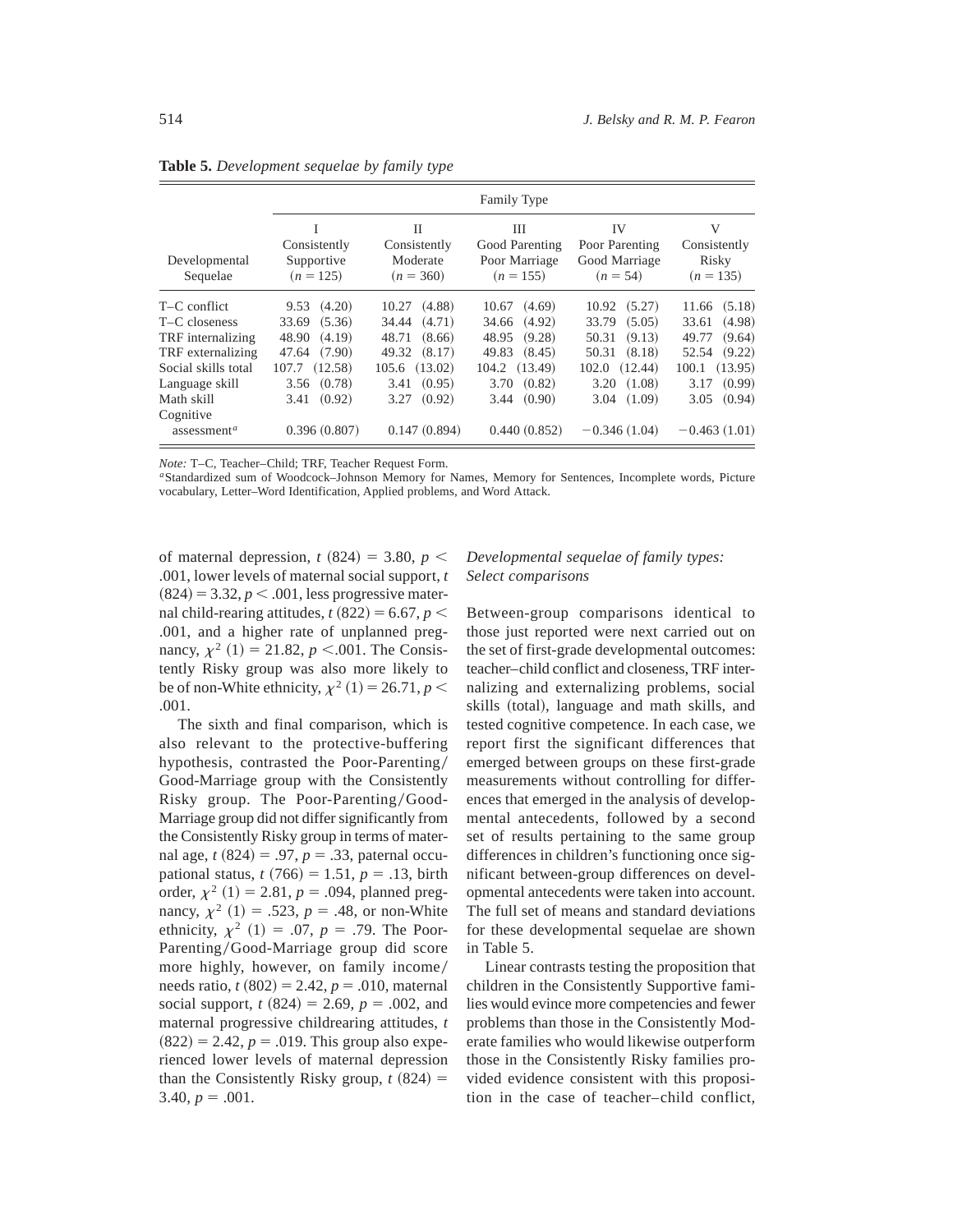$t(769) = 3.51, p = .001$ , externalizing problems,  $t(770) = 4.57$ ,  $p < .001$ , social skills,  $t(767) = 4.53, p < .001$ , language and mathematical skills,  $t$  (770) = 2.63,  $p = .001$ ;  $t (769) = 2.99, p = .003$ , respectively, and Woodcock–Johnson cognitive test performance,  $t(780) = 7.37$ ,  $p < .001$ . When the same group comparisons were rerun controlling for the multiple background variables on which these groups differed, significant group differences remained for externalizing behavior problems, social skills and the Woodcock–Johnson total score. The other previously significant differences were no longer significant once background antecedent factors were controlled.

The second set of comparisons between the Good-Parenting/Poor-Marriage and the Poor-Parenting/Good-Marriage groups (i.e., subgroup II vs. IV) indicated that children faired somewhat better growing up in households characterized by good parenting rather than good marriage, when only marriage *or* parenting were clearly positive. More specifically, children from the Good-Parenting/Poor-Marriage group scored higher on language skills,  $t$  (771) = 3.41,  $p = .001$ , and mathematical skills,  $t (769) = 2.71$ ,  $p = .007$ , and on the formal cognitive assessment,  $t(780) = 5.37, p < .001$ , than did children from the Poor-Parenting/Good-Marriage group. When controls were made for antecedent differences associated with these groups, the difference in mathematical skills was no longer significant, but the differences in language skills and formal cognitive performance remained significant.

The third and fourth sets of comparisons addressed the added-value hypothesis. The third set of comparisons between the Consistently Supportive and Good-Parenting/Poor-Marriage groups revealed only a few significant differences between children in these two groups. Children from the Consistently Supportive group scored significantly lower on externalizing problems,  $t$   $(770) = 2.13$ , *p*  $=$  0.030, and higher on social skills,  $t$  (767)  $=$ 2.17,  $p = .029$ , than those from the Good-Parenting/Poor-Marriage group. These same differences held when background differences between groups were controlled.

The fourth set of comparisons contrasted the Consistently Supportive group with the Poor-Parenting/Good-Marriage group. Children from the Consistently Supportive group showed more positive outcomes for teacher rated social skills,  $t (767) = 2.61$ ,  $p = .009$ , language skills,  $t(770) = 2.37$ ,  $p = .018$ , mathematical skills,  $t (769) = 2.38$ ,  $p = .017$ , and formal cognitive performance,  $t(780) = 4.88$ ,  $p < .001$ , than those from the Poor-Parenting/ Good-Marriage group. After controls were included for background factors that discriminated these groups in earlier analyses, the differences in language and mathematical skills were no longer significant, but the differences in social skills and formal cognitive performance remained significant.

The fifth and sixth sets of comparisons address the protective-buffering hypothesis. The fifth contrast, comparing the Good-Parenting/Poor-Marriage group with the Consistently Risky group, revealed significantly better child outcomes for the former group on externalizing behavior problems,  $t$  (770)  $=$ 2.66,  $p = .008$ , social skills,  $t (767) = 2.58$ ,  $p = .010$ , language and mathematical skills,  $t$  $(770) = 4.74$ ,  $p < .001$ ; and  $t(769) = 3.49$ ,  $p = .001$ , respectively, and formal cognitive performance,  $t (780) = 8.27, p < .001$ . Only the differences in language skills and cognitive performance remained once antecedent differences were taken into account.

The final contrast compared the Good-Marriage/Poor-Parenting group with the Consistently Risky group. These two groups did not differ on any of the measured child outcomes (with or without controls for antecedent background characteristics).

#### **Discussion**

A now extensive body of research clearly demonstrates that individual differences in marital quality and parenting are positively associated with one another Indeed, Erel and Burman's (1995) meta-analysis of 68 relevant studies yielded an average effect size for the association between measures of marriage and parenting of .46. Although there has been repeated indication in individual studies that the relation between marriage and parenting is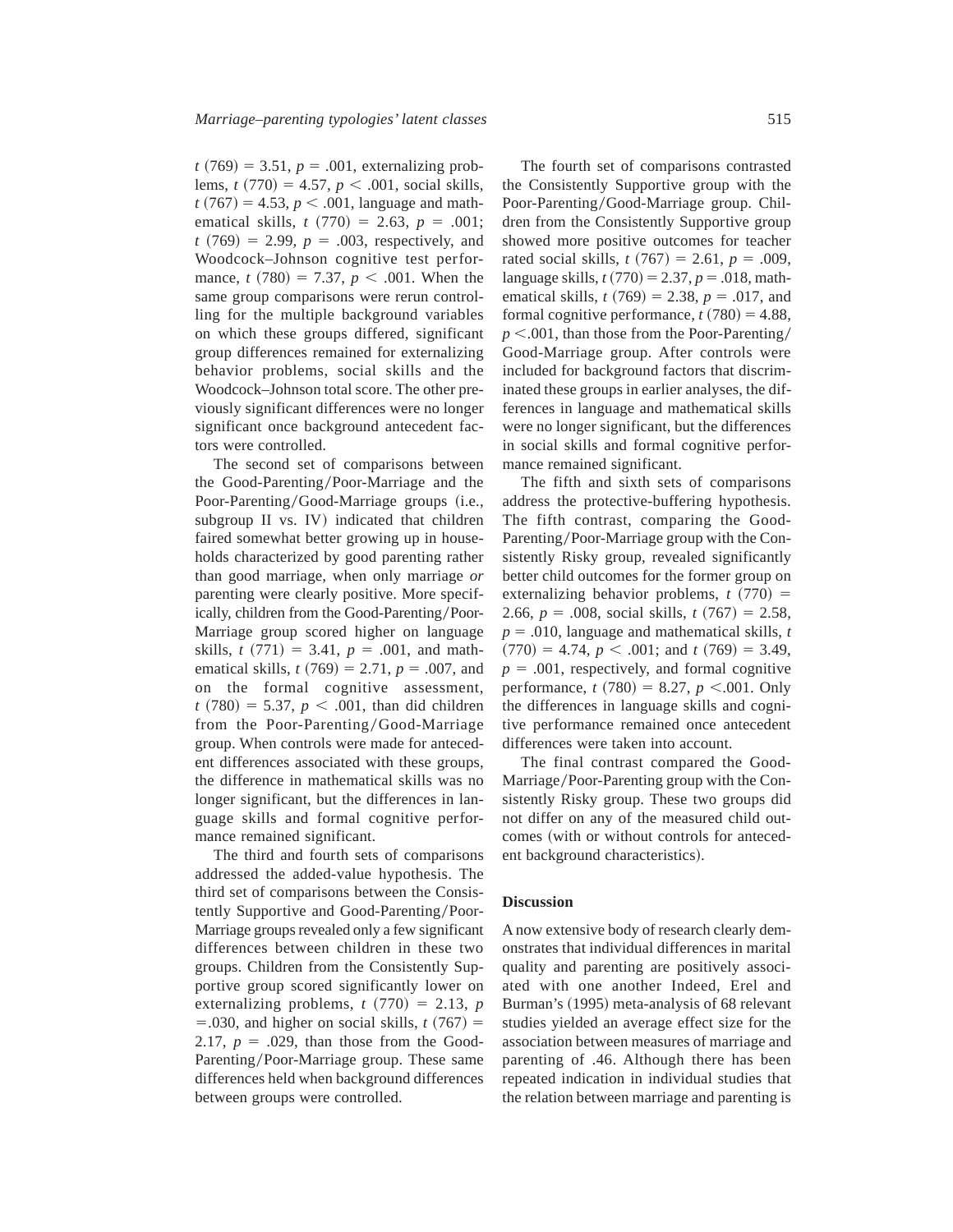somewhat stronger for fathers than for mothers (e.g., Belsky, 1979; Belsky et al., 1991; Cowan & Cowan, 1992; Goldberg & Easterbrooks, 1984), the meta-analysis did not detect enough support for this observation to afford a strong empirical conclusion regarding differential relations between marital quality and parenting for mothers/wives and husbands/fathers. The results of this meta-analysis, as well as studies reported subsequent to it (for review, see Belsky  $&$  Jaffee, in press), make clear in any event that the marriage–parenting association, although statistically reliable and even perhaps substantial, is by no means perfect. It was this empirical observation, coupled with the extensive typological thinking of family-systems' theorists about distinctive types of families (Minuchin, 1974), that served as impetus for the research presented in this report.

The fact that the marriage–parenting association is limited suggested to us that the detected magnitude of the association may, in fact, mask substantial diversity in the way in which individual differences in marriage and parenting go together in families. In particular, it seemed conceivable that the size of the relation may derive from the fact that in some households marriage and parenting are more or less tightly (and positively) coupled, with high or low levels of functioning in one domain covarying, respectively, with high or low levels of functioning in the other, whereas in other households these domains of relationship functioning may be inversely related or even entirely unrelated. Not inconsistent with this possibility was the fact that the association between marriage and parenting in the studies included in the aforementioned meta-analysis ranged from  $-0.52$  to 2.30. Upon recognizing that it has been the linear association between indices of marriage and parenting that has been the principal focus of most relevant studies to date, one must acknowledge that this informative body of knowledge may, nevertheless, fail to illuminate the complex nature of the marriage–parenting interrelation.

To explore this possibility, data collected on marriage and parenting during the infant, toddler, and preschool phases of the NICHD Study of Early Child were subject to latentclass analysis, a statistical approach that can

be considered a probabilistic extension of K-means cluster analysis that readers may be more familiar with, in hopes of detecting meaningful types of families, insofar as marriage and parenting are concerned. One of the great strengths of the NICHD study is the sizeable sample and the availability of longitudinal data; the latter feature enabled us to consider in this study both antecedents and developmental sequelae of different patterns of marriage and parenting.

Such strengths, of course, were offset by at least two notable weaknesses. The first is that our latent-class analysis was, indisputably and admittedly, exploratory in nature, informed by the data at hand rather than a compelling theory of what marriage–parenting patterns might be detected. This is the reason that, in the core analysis, we chose to make select, post hoc comparisons between pairs of marriage– parenting types rather than examine differences across all the identified types on all the contextual antecedents and child "outcomes." That is, in proceeding as we did, we endeavored to constrain the exploratory nature of the inquiry and reduce the likelihood that results generated would be a function of chance.

The second notable weakness of our investigation concerned limitations of the data available for analysis. Although the variety of variables conceptualized as antecedents and developmental sequelae in this inquiry represent a clear strength of the study, as were the repeated assessments of mothering, the fact that the fathering of many men was measured only once undermines the reliability of some of the measurements obtained. But perhaps even more limiting than this feature of the data collected were the very limited measurements of marital quality. Few would argue with the notion that this investigation could have benefited from a richer variety of measures that would fall under the rubric of marital quality  $(e.g., frequency of conflict, marital power).$ Unfortunately, as the larger investigation from which the current study derives involved the measurement of numerous constructs, the breadth and depth of marital assessments were inevitably constrained, and severely so.

Our exploratory typological analyses of the interrelation of marriage and parenting pro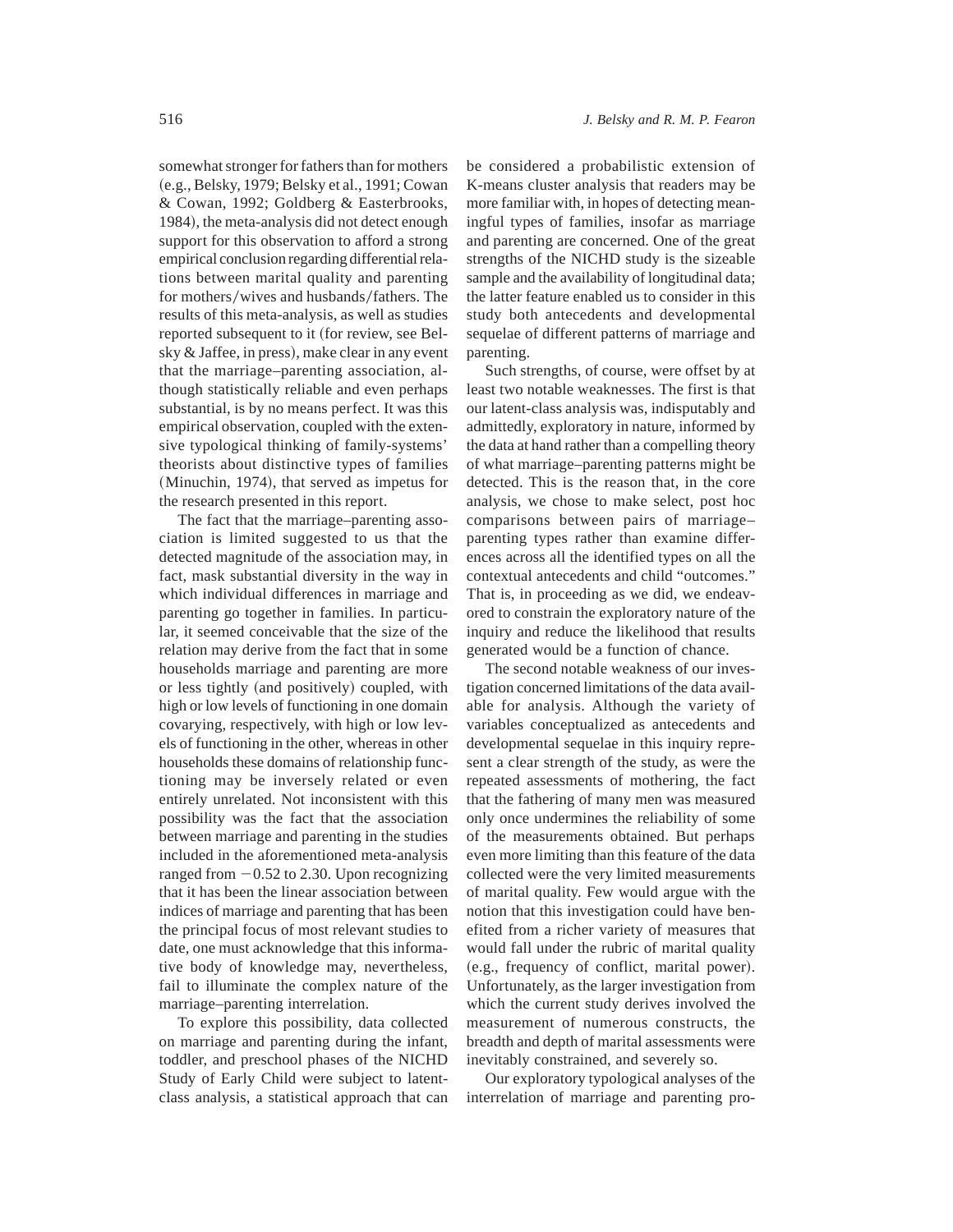ceeded, it will be recalled, in three steps after examining linear associations between measures of marriage and parenting for the entire sample. The first step focused upon identifying, by means of latent-class analysis, seemingly different types of families using measurements of each parents' (observed) parenting and their self appraisal of their "marital" relationship (i.e., marital intimacy). The second and third sets of analyses addressed antecedents, and thus potential determinants of the family types, using individual parent and family measurements obtained when children were 1 month old, and developmental sequelae and thus potential consequences of growing up in particular types of families, using eight diverse measures of child social and cognitive functioning in the first grade. We purposefully use the term "antecedent" rather than "determinant" and "sequelae" rather than "outcome" (unless placed in quotations) in characterizing our measurements because from both a theoretical and empirical standpoint it is problematic to presume that what we are detecting are standard cause and effect relations. All we can claim to have illuminated in this inquiry are statistical associations involving family factors measured before we assessed marriage and parenting and measures of child functioning assessed after we measured marriage and parenting. Not only would it be mistaken to infer causation from such data given that even temporally ordered longitudinal associations remain correlational (and thus not causal) in nature, but because doing so would contradict much of what is central to family-systems' thinking. After all, the family-systems' perspective presumes that causal relations among the elements of the system (i.e., marriage, parenting, child development) are circular rather than linear; each element both affects and is affected by the other elements (Grych, 2002).

## *Marital typology and select comparisons*

Results of the latent-class analysis of marriage and parenting data revealed five seemingly meaningful types of families and provided evidence that these five subgroups, rather than fewer or more, best represented

the variation in covariance between marriage and parenting measures. Recall that three of the five groups seemed to rank from least to-most supportive of child well-being because scores on marriage and parenting across these three groups ranked similarly, from low to moderate to high, but that in the case of the remaining two groups, comprising approximately one quarter of the sample, this was not the case. It seemed likely that the three-quarters of the sample assigned to the groups labeled Consistently Supportive, Consistently Moderate, and Consistently Risky were responsible for the positive correlation between marriage and parenting that emerged when data from the entire sample was subject to analysis (i.e., Table 1). After all, across these three groups, as marital quality increased, so did, in the main, parental sensitivity (or vice versa). In fact, when we reran the correlations presented in Table 1 deleting all but the 620 families included in these three groups, the correlation between marriage and parenting for wives was .37  $(p < .001)$  and for husbands .39  $(p <$ .001), each noticeably larger than the respective .09 ( $p < .01$ ) and .08 ( $p < .05$ ) associations presented in Table 1. We now turn attention first to the nature of, and linear comparisons involving, these three groups, before considering the other two groups that manifested "inconsistency" with respect to the quality of marriage reported and the quality of parenting observed.

*Three groups manifesting consistency across marriage and parenting.* The group that scored among the lowest, if not the lowest, on maternal and paternal measurements of parenting and marital quality, comprising some 16% of the sample, was labeled Consistently Risky given our presumption that these families would manifest the most contextual risk and that children in these families would function most poorly in the first grade. The group labeled Consistently Supportive, which comprised 15% of the sample, manifested the reverse profile, scoring highest or among the highest on the marriage and parenting measures of both mothers and fathers. We presumed that children growing up in such households would be exposed to the most con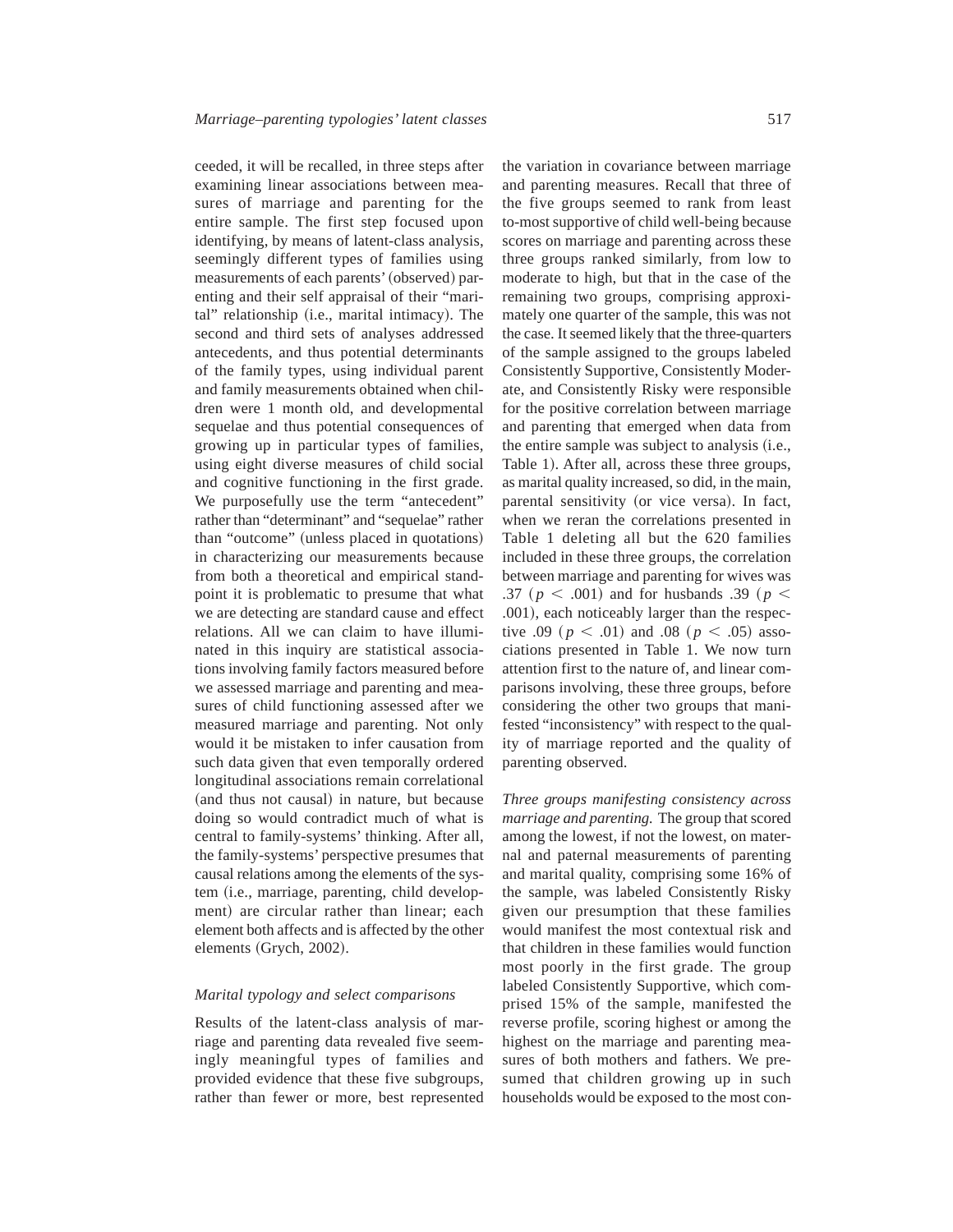textual support and develop most competently. A third group whose marriage and parenting scores were more or less intermediate between these two other groups and comprised some 43% of the sample was thus labeled Consistently Moderate. It was our prediction that scores for this group on both contextual antecedents and developmental sequelae would fall in between those from the other two groups of families just considered.

As predicted, there was consistent evidence that contextual risk increased more or less linearly as one moved from the Consistently Supportive to Consistently Moderate to Consistently Risky groups. Indeed, this proved to be the case to a statistically significant extent with respect to rate of planned pregnancies, income to needs, maternal age, father occupational status, maternal social support, and maternal progressive childrearing attitudes and maternal depression. It is seemingly related that, as one moved across the same three groups of families, children from these households evinced greater teacher–child conflict, greater externalizing problems, poorer social skills, poorer language and math skills, and lower cognitive performance on the Woodcock– Johnson test battery. To be noted, however, is that once controls were implemented for family background factors on which the three marriage–parenting groups differed, only the differences between marriage–parenting groups on externalizing problems, social skills, and the standardized cognitive assessment remained statistically significant.

In some respects, the just summarized findings provide preliminary validation for the marriage–parenting typology under consideration. After all, they show that families that manifest greater marital and parenting strengths experience less contextual risk and raise children who evince greater cognitive and social competencies and fewer problems than children who experience fewer marital and parental strengths; and that, most significantly, important group differences in children's functioning remain even after taking into consideration multiple family background factors. In sum, then, the first set of results paint a picture that is likely to be familiar to most students of child development and of developmental psychopathology, one in which multiple social risk factors go hand in hand with difficulties in the marital relationship and poor parenting, which themselves prefigure relatively poor socioemotional and cognitive outcomes for children. Within the limits of the study design, these latter results clearly suggest that patterns of marriage and parenting are of developmental significance for children's development. Of course, this conclusion must be tempered by the following facts: the data under consideration are nonexperimental in nature, the design of the study fails to take into consideration the shared genetic heritage of parents and children, and by no means have all conceiveable family background factors been controlled.

*Two groups manifesting inconsistency across marriage and parenting.* The remaining 26% of the sample that was not assigned to one of the first three groups just considered served to reduce the positive linear associations between marriage and parenting in the full sample. This was because they manifest, within each of the two groups, contrasting patterns of marital and parenting quality. Whereas one group evinced relatively high parenting scores and low marital scores, and was thus labeled Good-Parenting/Poor-Marriage, a fifth group manifest a reverse profile in which low parenting scores went together with high marriage scores (labeled Poor-Parenting/Good-Marriage).

The nature of the Good-Parenting/Poor-Marriage group merits some special consideration given a family-systems' perspective and the fact that it comprised almost 20% of the sample (in contrast to the Poor-Parenting/ Good-Marriage group, which accounted for less than 7% of the sample). Are these the kinds of households in which, in the face of  $(relatively)$  unsatisfying marriages, each parent invests disproportionately in the parent– child subsystem, perhaps even endeavoring to find there the emotional closeness that seems lacking in the marital subsystem? Family systems' theorists have been alert to this kind of "detouring" of emotional investments in troubled family systems for quite some time (Grych, 2002; Johnson, 2003; Kerig, 1995). Were this speculative analysis on target, one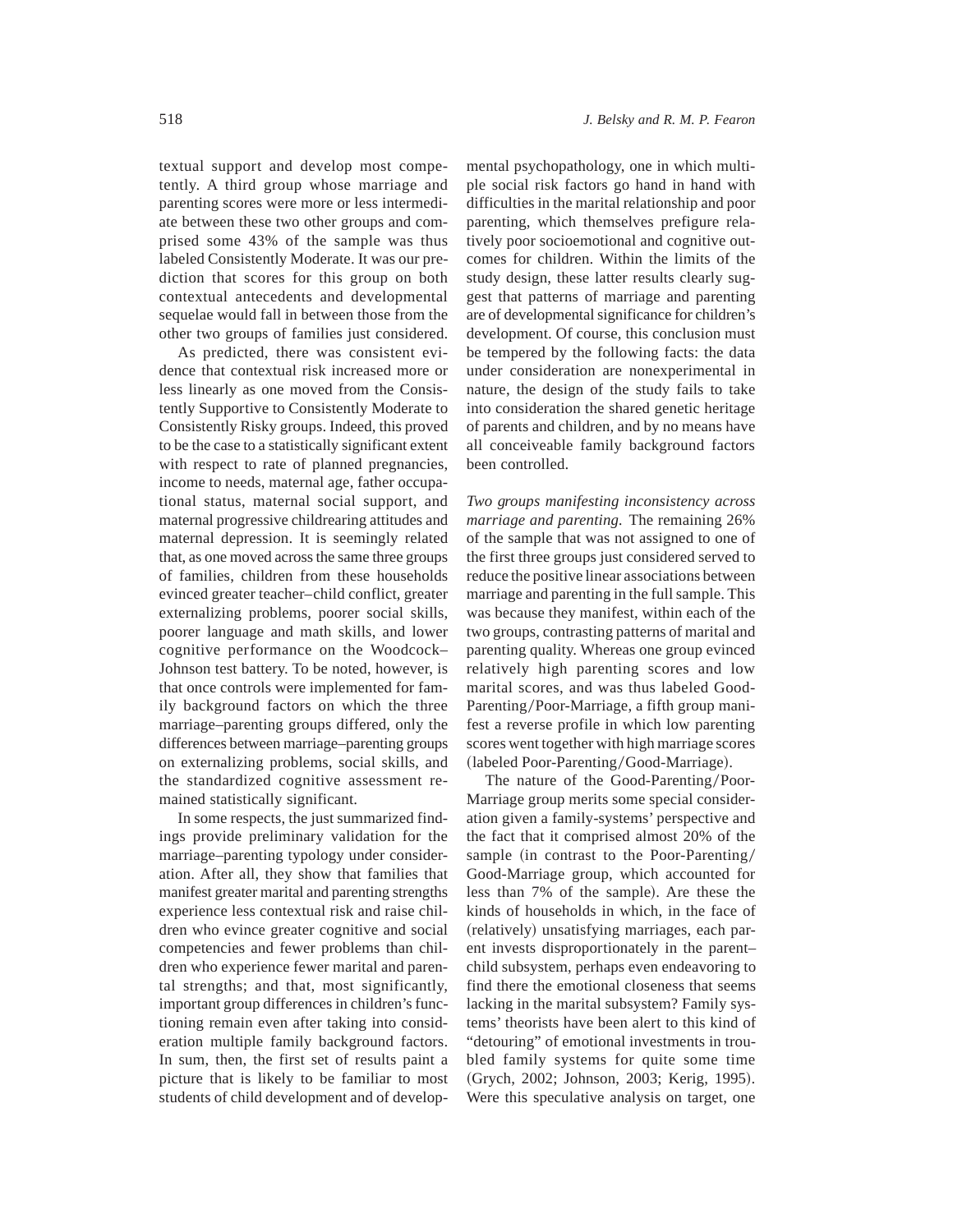might expect to find evidence of vulnerability on the part of children in these households. Some limited evidence to this effect did emerge from this inquiry. Recall that children in the Good-Parenting/Poor-Marriage group evinced more externalizing problems and fewer social skills than those in the Consistently Supportive group. The fact, however, that these same children did not differ from those growing up in these seemingly best-functioning families on the remaining six first-grade measurements, including most especially the measure of internalizing problems, suggests caution before embracing the conclusion that the group differences just mentioned chronicle adverse effects of marital detouring and compensatory emotional investment by spouses in the parent– child relationship. So, too, perhaps, does the fact that on several measurements the children in the Good-Parenting/Poor-Marriage group outperformed children from the Consistently Risky and from the Poor-Parenting/Good-Marriage groups (see Table 5).

These latter findings pertaining to the contrast between the Good-Parenting/Poor-Marriage and Poor-Parenting/Good-Marriage groups, it should be recalled, are consistent with the hypothesis that if only marriage *or* parenting proved to be a family strength, then children would function better when it was parenting rather than marriage that proved to be the locus of developmental resources in the family. Recall further that this prediction was based on the proposition that parenting would be more influential with respect to child development than marriage because the child more directly experiences the quality of parenting than the quality of the marital relationship, all other things being equal. In the main, the findings contrasting the two "inconsistent" groups suggest that, assuming other things remain unaltered, if some subsystem of the family has to be weak, it is better for the child that it be the husband–wife rather than the parent–child relationship. Such a conclusion would seem to coincide with results of divorce research indicating that children are buffered from the effects of marital dissolution in large measure if parenting is not seriously compromised in the face of marital problems (Hetherington, Bridges, & Insabella, 1998).

In view of the fact that the developmentalsequelae data do not provide unambiguous support for the prospect that compensatory investment in the parent–child relationship in the face of marital tensions or dissatisfactions characterizes the family dynamics of the Good-Parenting/Poor-Marriage group, the question arises as to what enables the adults in these households to keep marital difficulties, dissatisfactions, and/or stressors from "spilling over" and perhaps even "contaminating" the parent– child relationship. That is, what affords these relatively dissatisfied couples the strength to maintain what appear to be healthy boundaries between marriage and parenting subsystems? Some insight may be derived from the results of the analyses of contextual antecedents. Recall that relative to both the Consistently Supportive and Poor-Parenting/ Good-Marriage groups, the Good-Parenting/ Poor-Marriage group comprised mothers who were somewhat older, and perhaps more psychologically mature, and who held somewhat more progressive childrearing attitudes. The Good-Parenting/Poor-Marriage group also included fathers with higher status occupations and evinced higher rates of planned pregnancies than did the Poor-Parenting/Good-Marriage group. It could be just such individual and family characteristics that enable some parents to maintain supportive patterns of parenting even in the face of relatively unsatisfactory marital relationships. To the extent that this is indeed the case, it cautions against equating marriage–parenting patterns reflective of relatively poor marital functioning coupled with relatively competent mothering and fathering with family-system dysfunctions of the kind implied by notions of marital detouring and compensatory emotional investment in parenting.

*Added-value and protective-buffering comparisons.* In addition to comparing (a) groups of families that manifest seemingly linear variation in the quality of marriage and parenting and (b) groups that contrasted dramatically with one another with respect to the locus of  $(relative)$  family strengths, two additional sets of analyses were carried out that involved select comparisons of groups used in the first set of comparisons with those used in the second set.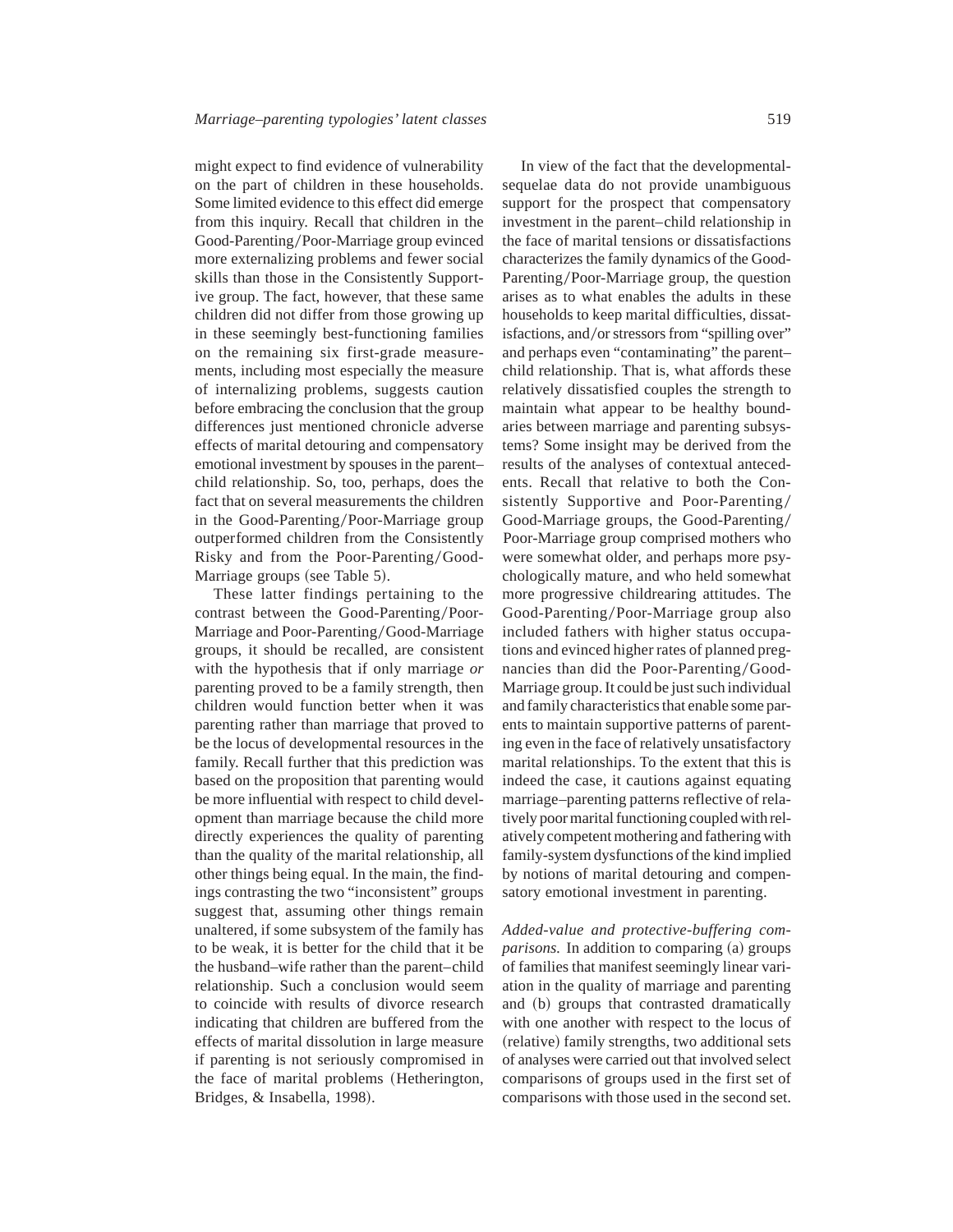One series of comparisons was designed to determine whether two sources of family strength added value developmentally over a single source of strength, whereas the other series of comparisons was designed to determine whether a single source of family strength provided developmental "protection" in comparison with the (relative) absence of (measured) family strengths. Pertinent results are discussed in turn.

*Added-value comparisons.* Some modest evidence emerged that the children growing up in households in which both parenting *and* marriage appeared to be supportive of development (i.e., Consistently Supportive families) functioned better than those growing up in households in which only parenting *or* marriage seemed supportive of development. More specifically, (a) the fact that children in the former families were rated lower on externalizing problems and higher on social skills by teachers than those from Good-Parenting/ Poor-Marriage families, even after controlling for background differences between these types of families, and (b) that the same was true with respect to social skills and performance on the Woodcock–Johnson cognitive test battery when the Consistently Supportive group was compared with the Poor-Parenting/ Good-Marriage group provides some evidence of added value when families can be characterized by two sources of strength rather than only a single source of strength. The fact, however, that children in the Consistently Supportive group did not outperform those from these other two groups when 12 other comparisons was made should caution against drawing too strong a conclusion with respect to the "added-value" hypothesis.

The countervailing fact that 8 of these 12 comparisons that proved insignificant involved four child "outcomes" (*i.e.*, teacher–child closeness and conflict, internalizing problems, math skills) that were totally insensitive to *any* (of the many) group comparisons conducted that controlled for family background factors should not be overlooked, however. Indeed, these across the board null findings raise the prospect that some aspects of development may be more sensitive to patterns of marriage and parenting than others (i.e., externalizing problems, social skills, language skills, cognitive test performance). Importantly, it does not simply appear to be the case that it is social or cognitive outcomes or teacher-based ratings that appear to be less sensitive to variation in family functioning. After all, both kinds of outcomes are included in the lists of variables that showed and failed to show an association with marriage–parenting groups (after controlling for family background differences between groups). Just as significant is the fact that the very outcomes that proved insensitive to variation in patterns of marriage and parenting in this inquiry have proven to be related to variation in child-care experiences in other analyses carried out on this data set. Such results begin to suggest that marriage– parenting patterns may uniquely influence some features of child development rather than others. Before entertaining possible explanations for such patterns of differential prediction, we judge it wise to wait for findings that replicate our own.

*Protective buffering comparisons.* Evidence of protective buffering emerged only with respect to the eight comparisons involving the Consistently Risky and the Good-Parenting/Poor-Marriage groups. That is, no differences were detected between Consistently Risky and Poor-Parenting/Good-Marriage groups when child functioning was examined after controlling for family background factors. More specifically, recall that children growing up in households in which neither marriage nor parenting were (pre)judged to be developmental resources (i.e., Consistently Risky) received lower ratings by teachers on language skills and scored more poorly on the cognitive test battery than did children living in households in which only parenting was (pre) judged to be a developmental resource (i.e., Good-Parenting/Poor-Marriage). Consistent with a developmental psychopathology perspective on risk and protective factors, such data clearly suggest that children's development is somewhat protected when a relatively poor marriage is compensated for by relatively sensitive mothering and fathering, at least relative to children growing up in households in which neither marriage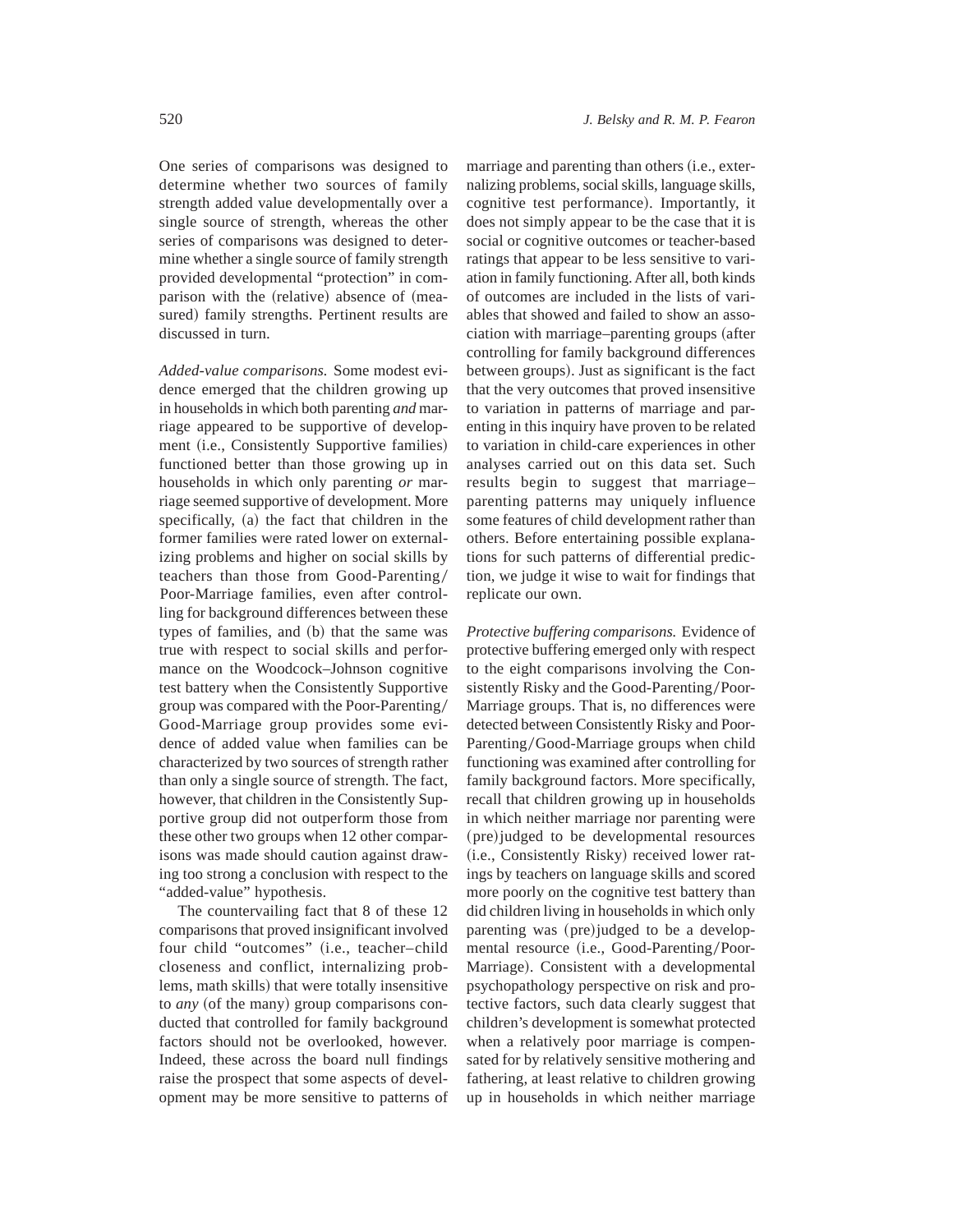nor parenting seem particularly supportive of development. Indeed, these compensatoryprocess comparisons highlight once again the relative power of parenting processes over and above marital ones in seeming to foster positive development, at least as measured in this inquiry. After all, no developmental differences were detected between the Continuously Risky and the Poor-Parenting/Good-Marriage group, and this was so irrespective of whether background differences between the two groups were taken into account. The failure of marital strengths to compensate for (relative) parenting limitations in this set of comparisons is consistent with evidence summarized earlier showing that the Good-Parenting/Poor-Marriage group outperformed the Poor-Parenting/Good-Marriage group. That is, when the only source of (relative) family strength is the marital relationship, it neither protects the child from the developmental costs of growing up in a household with no apparent marital or parenting strengths (i.e., Consistently Risky) nor proves to be more strongly related to child well being than growing up in a household in which the only source of (relative) family strength involves parenting.

# **Conclusion**

In exploring possible types of families using marital and parenting data collected for an entirely different purpose, we believe that we have identified what appear to be meaning-

fully different family systems which, at the very least, highlight what may be obscured in much research on marriage, parenting, and child development, which treats the first two domains of measurement in a standard, continuous manner when trying to examine their interrelation and potential effect upon child development. Indeed, the fact that in this inquiry marital and parenting quality appeared to be generally positively correlated across 75% of the sample but negatively correlated across the remaining 25% may account not only for why most investigations detect positive relations between measures of marriage and parenting but also for why some others detect negative relations. Conceiveably, the sampling of different types of families across studies could account not only for such differences, but explain why the marriage– parenting linkage does not appear even in metaanalyses stronger than it does.

It must be appreciated in this attempt to work from a family-systems' perspective, that the emphasis has not been specifically placed on disentangling the independent effects of marriage and parenting, but on charting the antecedents and sequelae of what look to be very different types of families. Only future work adopting a similar, typological approach will determine the extent to which the types of families identified in our latent-class analysis (and their correlates) are specific to the sample under study. It is just such work that this investigation was designed to stimulate, as much as anything else.

#### **References**

- Achenbach, T. M. (1991). *Manual for the Teacher's Report Form and 1991 Profile*. Burlington, VT: University of Vermont Department of Psychiatry.
- Ahrons, C. (1981). The continuing coparental relationship between divorced spouses. *American Journal of Orthopsychiatry*, *51*, 415–428.
- Aldous, J. (1977). Family interaction patterns. *Annual Review of Sociology*, *3*, 105–135.
- Amato, P. (1986). Marital conflict, the parent–child relationship, and child self-esteem. *Family Relations*, *35*, 403–410.
- Anderson, A., Russell, C., & Schumm, W. (1983). Perceived marital quality and family life cycle categories. *Journal of Marriage and the Family*, *45*, 127–139.
- Belsky, J. (1979). The interrelation of parental and spousal behavior during infancy in traditional nuclear families: An exploratory analysis. *Journal of Marriage and the Family*, *41*, 62–68.
- Belsky, J. (1981). Early human experience: A family perspective. *Developmental Psychology*, *17*, 3–23.
- Belsky, J. (1984). The determinants of parenting: A process model. *Child Development*, *55*, 83–96.
- Belsky, J., Crnic, K., & Gable, S. (1995). Determinants of coparenting in families with toddler boys: Spousal differences and daily hassles. *Child Development*, *66*, 629–642.
- Belsky, J., & Fearon, R. M. P. (2002a). Early attachment security, subsequent maternal sensitivity, and later child development: Does continuity in development depend upon continuity of caregiving? *Attachment and Human Development*, *3*, 361–387.
- Belsky, J., & Fearon, R. M. P. (2002b). Infant-mother attachment security, contextual risk and early development: A moderational analysis. *Development and Psychopathology*, *14*, 293–310.
- Belsky, J., & Jaffee, S. (in press). The multiple determi-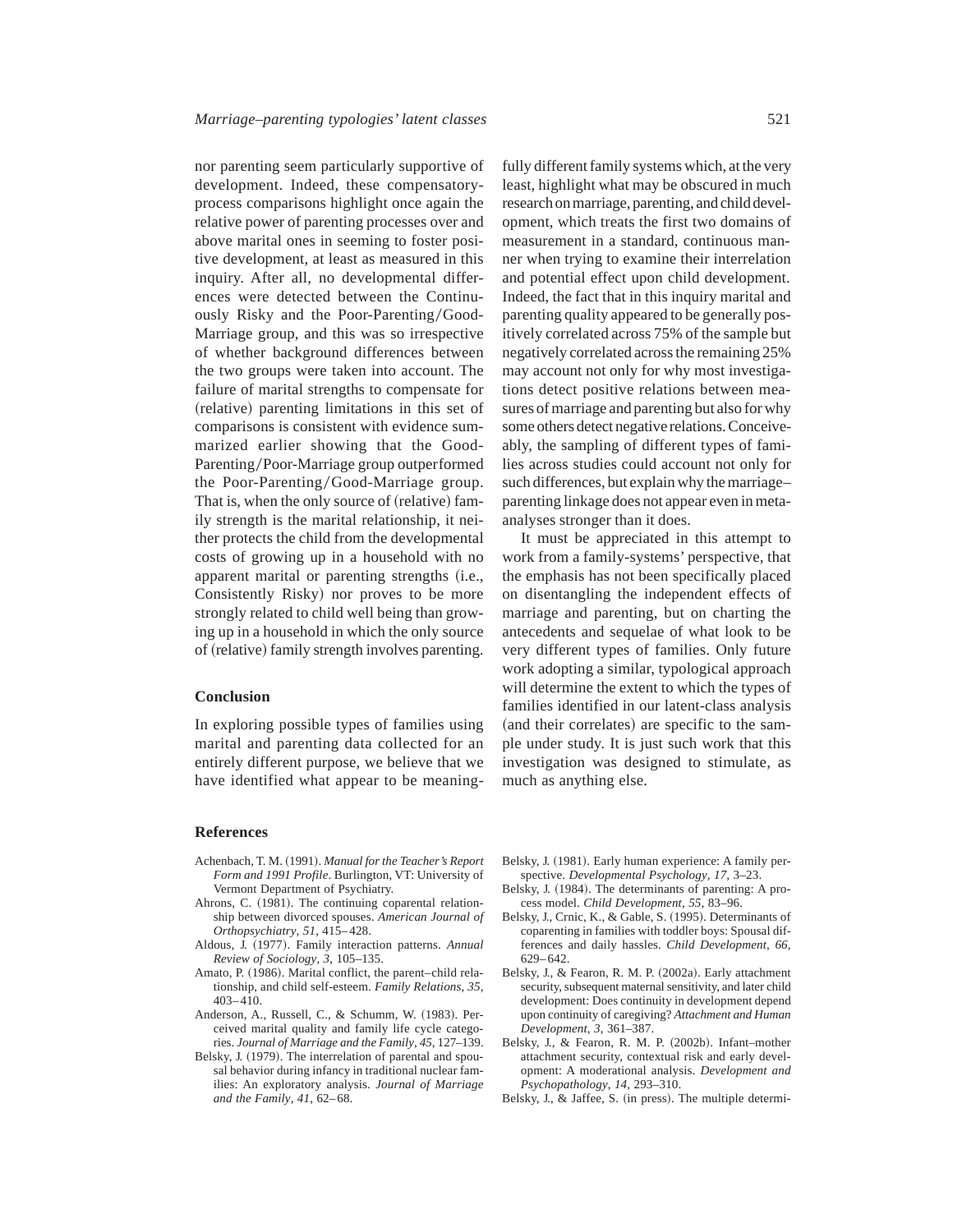nants of parenting. In D. Cicchetti & D. J. Cohen (Eds.), *Handbook of psychopathology* (2nd ed.). New York: Wiley.

- Belsky, J., Putnam, S., & Crnic, K. (1996). Coparenting, parenting and early emotional development. *New Directions in Child Development*, *74*, 45–56.
- Belsky, J., Rovine, M., & Fish, M. (1989). The developing family system. In M. Gunnar  $&$  E. Thelen (Eds.), *Minnesota Symposia of Child Psychology: Vol. 22.* Systems and development (pp. 119-166). Hillsdale, NJ: Erlbaum.
- Belsky, J., Woodworth, S., & Crnic, K. (1996a). Troubled family interaction during toddlerhood. *Development and Psychopathology*, *8*, 477– 495.
- Belsky, J., Woodworth, S., & Crnic, K. (1996b). Trouble in the second year: Three questions about family interaction. *Child Development*, *67*, 556–578.
- Belsky, J., Youngblade, L., Rovine, M., & Volling, B. (1991). Patterns of marital change and parent-child interaction. *Journal of Marriage and Family*, *53*, 487– 498.
- Birch, S., & Ladd, G. (1997). The teacher–child relationship and children's early school adjustment. *Journal of School Psychology*, *35*, 61–80.
- Brody, G. H., Pillegrini, A. D., & Sigel, I. E. (1986). Marital quality and mother–child and father–child interactions with school-aged children. *Developmental Psychology*, *22*, 291–296.
- Buchanan, C. M., & Waizenhofer, R. (2001). The impact of interparental conflict on adolescent children. In A. Booth, A. Crouter, & M. Clements (Eds.), *Couples in conflict* (pp. 149–160). Mahwah, NJ: Erlbaum.
- Buehler, C., Anthony, C., Krishnakumar, A., Stone, G., Gerard, J., & Pemberton, S. (1997). Interparental conflict and youth problem behaviors: A meta-analysis. *Journal of Child and Family Studies*, *6*, 14–31.
- Buehler, C., & Gerard, J. (2002). Marital conflict, ineffective parenting, and children's and adolescents' adjustment. *Journal of Marriage and the Family*, *64*, 78–92.
- Burman, B., John, R., & Margolin, G. (1987). Effects of marital and parent–child relations on children's adjustment. *Journal of Family Psychology*, *1*, 91–108.
- Burr, W. (1970). Satisfaction with various aspects of marriage over the life cycle. *Journal of Marriage and the Family*, *26*, 29–37.
- Cicchetti, D., & Cohen, D. J. (1995). Perspectives on developmental psychopathololgy. In D. Cicchetti & D. J. Cohen (Eds.), *Developmental psychopathology* (pp. 3-20). New York: Wiley.
- Cowan, C. P., & Cowan, P. A. ~1992!. *When partners become parents: The big life change for couples*. New York: Basic Books.
- Cox, M. J., Owen, M. T., Lewis, J. M., & Henderson, V. K. (1989). Marriage, adult adjustment, and early parenting. *Child Development*, *60*, 1015–1024.
- Cox, M. J., Paley, B., & Harter, K. (2001). Interparental conflict and parent–child relationships. In J. Grych & F. Fincham (Eds.), *Interparental conflict and child*  $development: Theory, research and applications (pp.$ 249–272). Cambridge: Cambridge University Press.
- Cummings, E. M., & Davies, P. (1994). *Children and marital conflict: The impact of family dispute and resolution*. New York: Guilford Press.
- Cummings, E. M., & Davies, P. (2002). Effects of marital conflict on children: Recent advances and emerging themes in process-oriented research. *Journal of Child Psychology and Psychiatry*, *43*, 31– 63.
- Davies, P., & Cummings, E. M. (1994). Marital conflict and child adjustment: An emotional security hypothesis. *Psychological Bulletin*, *116*, 387– 411.
- Davies, P., & Forman, E. (2002). Children's patterns of preserving emotional security in the interparental subsystem. *Child Development*, *73*, 1880–1903.
- Depner, C., Leino, E., & Chun, A. (1991). Interparental conflict and child adjustment: A decade review and meta-analysis. *Family and Conciliation Courts Review*, *30*, 323–341.
- Dickie, J. (1987). Interrelationships within the mother– father–infant triad. In P. Berman  $&$  F. Pedersen (Eds.), *Men's transitions to parenthood* (pp. 113-143). Hillsdale, NJ: Erlbaum.
- Duvall, E. (1971). *Family development* (4th ed.). Philadelphia, PA: Lippincott.
- Egeland, B., & Heister, M. (1995). The long-term consequences of infant day care and mother–infant attachment. *Child Development*, *66*, 474–485.
- Emery, R. (1982). Interparental conflict and the children of discord and divorce. *Psychological Bulletin*, *92*, 310–330.
- Erel, O., & Burman, B. (1995). Interrelatedness of marital relations and parent–child relations: A metaanalytic review. *Psychological Bulletin*, *118*, 108–132.
- Fauber, R., Forehand, R., Thomas, A. M., & Wierson, M. (1990). A mediational model of the impact of marital conflict on adolescent adjustment in intact and divorce families: The role of disrupted parenting. *Child Development*, *61*, 1112–1123.
- Feldman, S., Nash, S., & Aschenbrenner, B. (1983). Antecedents of fathering. *Child Development*, *54*, 1628–1636.
- Fincham, F. D., Grych, J. H., & Osborne, L. N. (1994). Does marital conflict cause child maladjustment? Directions and challenges for longitudinal research. *Journal of Family Psychology*, *8*, 128–140.
- Floyd, F. J., Gilliom, L. A., & Costigan, C. L. (1998). Marriage and the parenting alliance: Longitudinal prediction of change in parenting perceptions and behaviours. *Child Development*, *69*, 1461–1479.
- Goldberg, W. A., & Easterbrooks, M. A. (1984). Role of marital quality in toddler development. *Developmental Psychology*, *20*, 504–514.
- Gresham, F., & Elliott, S. ~1990!. *The Social Skills Rating System*. Circle Pines, MN: American Guidance Service.
- Grossman, F., Pollack, W., & Golding, E. (1988). Fathers and children: Predicting the quality and quantity of fathering. *Developmental Psychology*, *24*, 82–91.
- Grych, J. (2002). Marital relationships and parenting. In M. Bornstein ~Ed.!, *Handbook of parenting: Social*  $conditions$  and applied parenting (2nd ed., Vol. 4, pp. 203-225). Mahwah, NJ: Erlbaum.
- Haley, J. (1976). *Problem-solving therapy*. San Francisco, CA: Jossey–Bass.
- Hamre, B., & Pianta, R. C. (2001). Early teacher–child relationships and the trajectory of children's school outcomes through eighth grade. *Child Development*, *72*, 625–638.
- Harold, G. T., & Conger, R. D. (1997). Marital conflict and adolescent distress: The role of adolescent awareness. *Child Development*, *68*, 333–350.
- Harold, G. T., Fincham, F. D., Osborne, L. N., & Conger, R. D. (1997). Mom and dad are at it again: Adolescent perceptions of marital conflict and adolescent psychological distress. *Developmental Psychology*, *33*, 333–350.